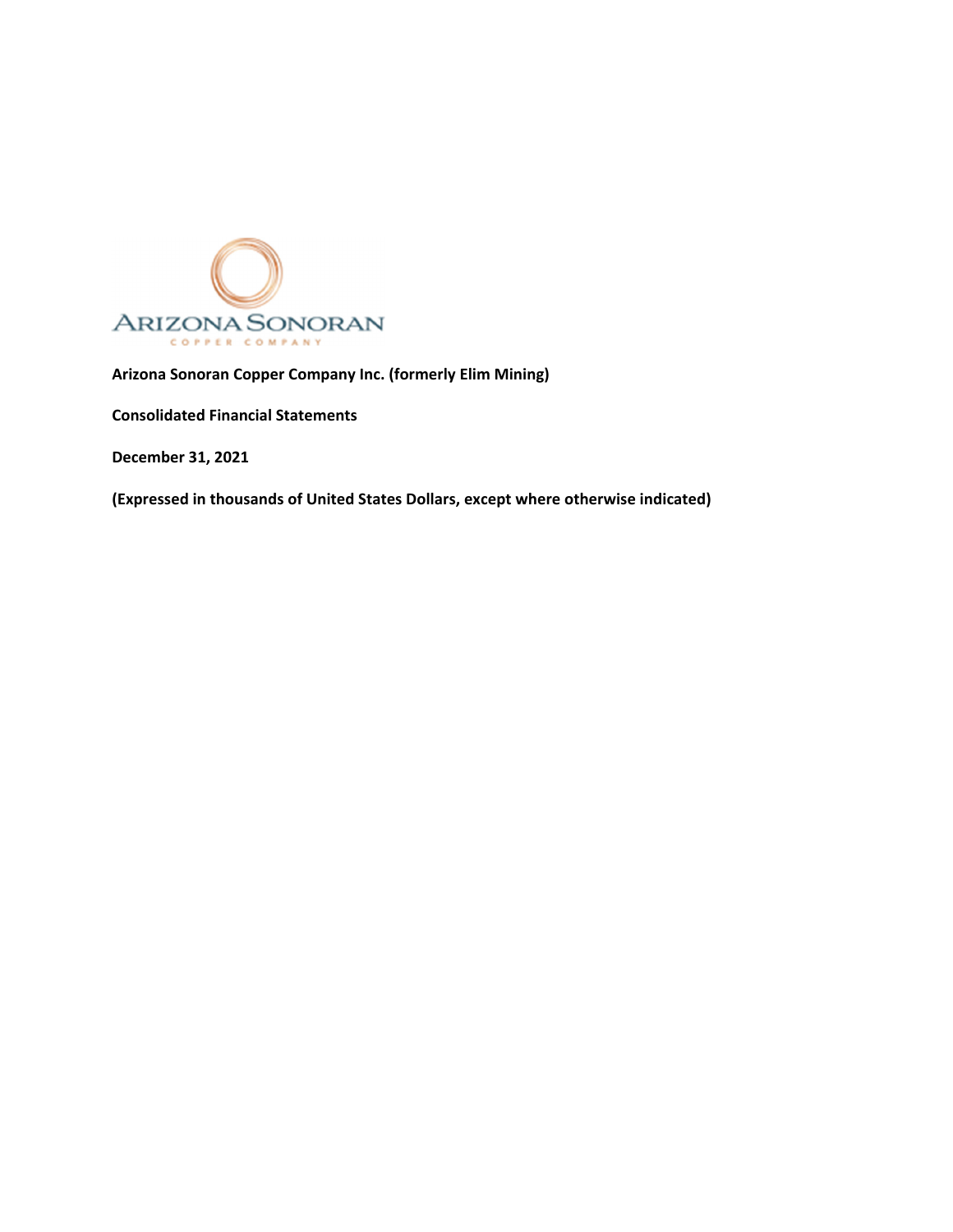

# Independent auditor's report

To the Shareholders of Arizona Sonoran Copper Company Inc.

# **Our opinion**

In our opinion, the accompanying consolidated financial statements present fairly, in all material respects, the financial position of Arizona Sonoran Copper Company Inc. and its subsidiaries (together, the Company) as at December 31, 2021 and 2020, and its financial performance and its cash flows for the years then ended in accordance with International Financial Reporting Standards as issued by the International Accounting Standards Board (IFRS).

#### **What we have audited**

The Company's consolidated financial statements comprise:

- the consolidated statements of financial position as at December 31, 2021 and 2020;
- the consolidated statements of loss and comprehensive loss for the years then ended;
- the consolidated statements of cash flows for the years then ended;
- the consolidated statements of changes in shareholders' equity for the years then ended; and
- the notes to the consolidated financial statements, which include significant accounting policies and other explanatory information.

### **Basis for opinion**

We conducted our audit in accordance with Canadian generally accepted auditing standards. Our responsibilities under those standards are further described in the *Auditor's responsibilities for the audit of the consolidated financial statements* section of our report.

We believe that the audit evidence we have obtained is sufficient and appropriate to provide a basis for our opinion.

#### **Independence**

We are independent of the Company in accordance with the ethical requirements that are relevant to our audit of the consolidated financial statements in Canada. We have fulfilled our other ethical responsibilities in accordance with these requirements.

# **Key audit matters**

Key audit matters are those matters that, in our professional judgment, were of most significance in our audit of the consolidated financial statements for the year ended December 31, 2021. These matters were addressed in the context of our audit of the consolidated financial statements as a whole, and in forming our opinion thereon, and we do not provide a separate opinion on these matters.

PricewaterhouseCoopers LLP

PricewaterhouseCoopers Place, 250 Howe Street, Suite 1400, Vancouver, British Columbia, Canada V6C 3S7 T: +1 604 806 7000, F: +1 604 806 7806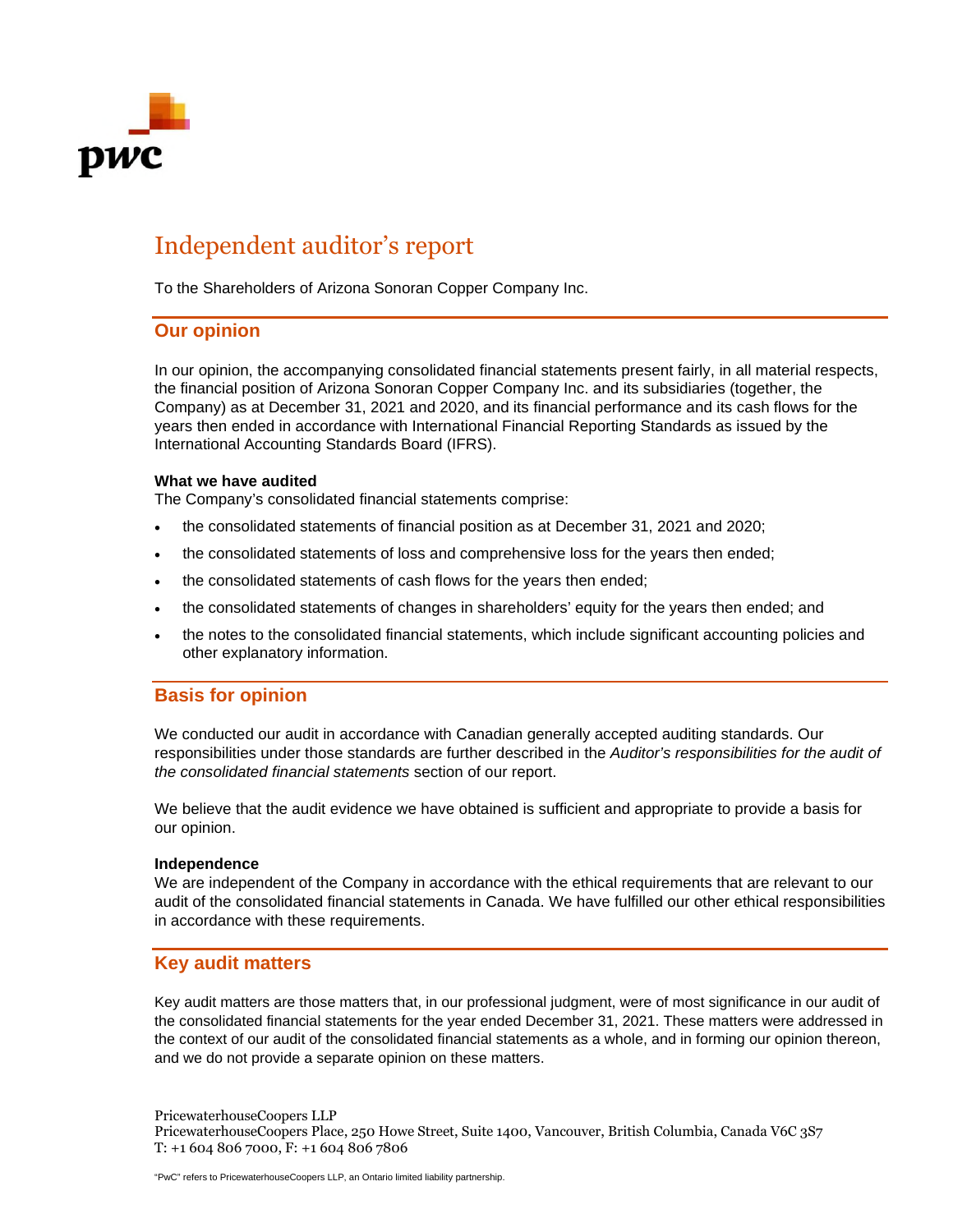

#### **Assessment of indicators of impairment related to exploration and evaluation assets**

*Refer to note 3(d)* – *Significant accounting policies*  – *Exploration and evaluation assets, note 5(a)* – *Critical accounting judgments and key sources of estimation uncertainty* – *Exploration and evaluation assets and note 8* – *Exploration and evaluation assets to the consolidated financial statements.* 

The carrying value of exploration and evaluation assets amounted to \$24.5 million as at December 31, 2021. Management reviews the Company's exploration and evaluation assets for an indication of impairment at each consolidated statement of financial position date. If any such indicator exists, management compares the carrying values of the exploration and evaluation assets to their recoverable amounts. Factors considered by management in their assessment of impairment include, but are not limited to, (i) whether there has been a significant adverse change in the legal, regulatory, accessibility, title and environmental or political factors that could affect the assets' value; (ii) whether there has been an accumulation of costs significantly in excess of the amounts originally expected for the acquisition and development or cost of holding such assets; (iii) whether exploration activities produced results that are not promising such that no more work is being planned in the foreseeable future; and (iv) whether the Company has the necessary funds to be able to maintain its interest in the mineral properties. No impairment indicators were identified by management as at December 31, 2021.

We considered this a key audit matter due to the significance of the exploration and evaluation assets and the judgments by management in its

#### **Key audit matter How our audit addressed the key audit matter**

Our approach to addressing the matter included the following procedures, among others:

- Assessed the judgment made by management in its assessment of indicators of impairment, which included the following:
	- Evaluated whether there has been a significant adverse change in the legal, regulatory, accessibility, title and environmental or political factors that could affect the assets' value by obtaining, for a sample of mining claims, by reference to government registries and other regulatory bodies, evidence to support (i) the right to explore the area and (ii) claim expiration dates.
	- Evaluated whether there has been an accumulation of costs significantly in excess of the amounts originally expected for the acquisition and development or cost of holding such assets by comparing expenditures related to the capitalized exploration costs assets included in the approved budget to actual expenditures incurred in the current year.
	- − Assessed whether exploration activities produced results that are not promising such that no more work is being planned in the foreseeable future by (i) considering changes in reserve and resource estimates based on the most recent technical report; (ii) reading the board of directors' minutes, and obtaining budget approvals to evidence continued and planned substantive exploration expenditures; and (iii) evaluating the results of management's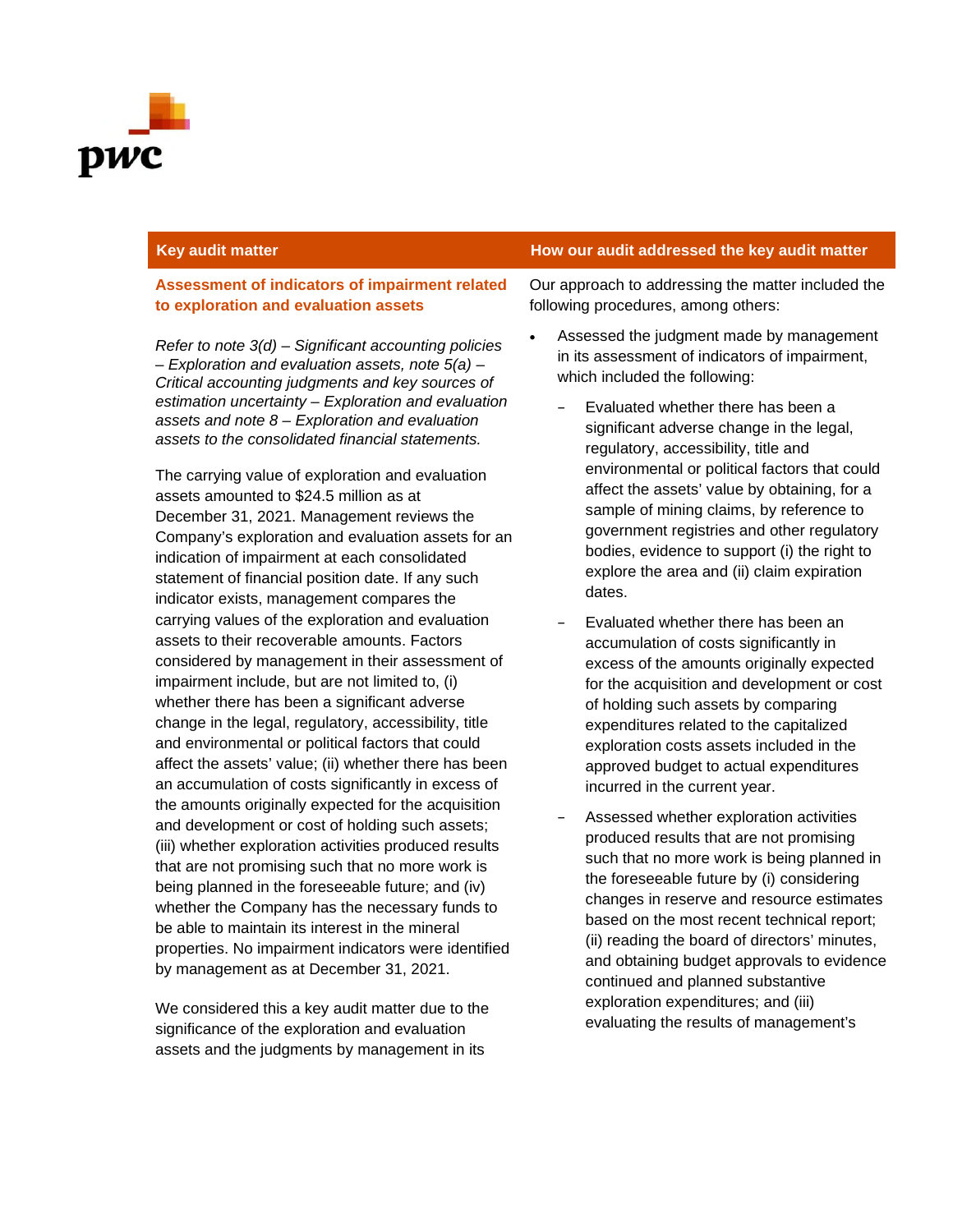

| <b>Key audit matter</b>                           | How our audit addressed the key audit matter |
|---------------------------------------------------|----------------------------------------------|
| assessment of indicators of impairment related to | current year work programs and longer        |

exploration and evaluation assets, and these have resulted in a high degree of subjectivity in performing procedures related to these judgments applied by management.

term plans.

− Assessed whether the Company has the necessary funds to maintain its interest in the capitalized exploration costs assets and whether there are other factors that could be considered as indicators of impairment by considering evidence obtained in other areas of the audit.

# **Other information**

Management is responsible for the other information. The other information comprises the Management's Discussion and Analysis.

Our opinion on the consolidated financial statements does not cover the other information and we do not express any form of assurance conclusion thereon.

In connection with our audit of the consolidated financial statements, our responsibility is to read the other information identified above and, in doing so, consider whether the other information is materially inconsistent with the consolidated financial statements or our knowledge obtained in the audit, or otherwise appears to be materially misstated.

If, based on the work we have performed, we conclude that there is a material misstatement of this other information, we are required to report that fact. We have nothing to report in this regard.

# **Responsibilities of management and those charged with governance for the consolidated financial statements**

Management is responsible for the preparation and fair presentation of the consolidated financial statements in accordance with IFRS, and for such internal control as management determines is necessary to enable the preparation of consolidated financial statements that are free from material misstatement, whether due to fraud or error.

In preparing the consolidated financial statements, management is responsible for assessing the Company's ability to continue as a going concern, disclosing, as applicable, matters related to going concern and using the going concern basis of accounting unless management either intends to liquidate the Company or to cease operations, or has no realistic alternative but to do so.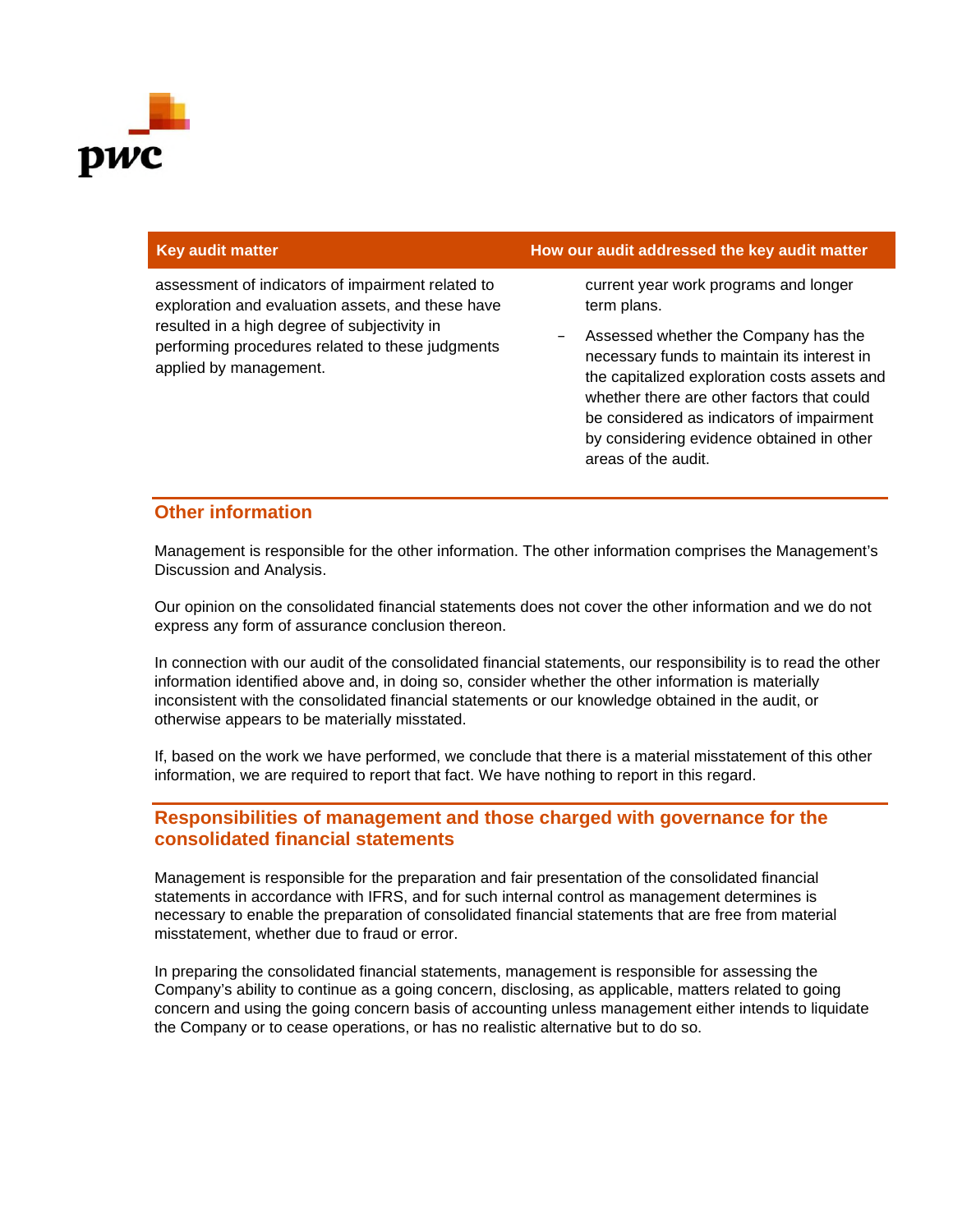

Those charged with governance are responsible for overseeing the Company's financial reporting process.

# **Auditor's responsibilities for the audit of the consolidated financial statements**

Our objectives are to obtain reasonable assurance about whether the consolidated financial statements as a whole are free from material misstatement, whether due to fraud or error, and to issue an auditor's report that includes our opinion. Reasonable assurance is a high level of assurance, but is not a guarantee that an audit conducted in accordance with Canadian generally accepted auditing standards will always detect a material misstatement when it exists. Misstatements can arise from fraud or error and are considered material if, individually or in the aggregate, they could reasonably be expected to influence the economic decisions of users taken on the basis of these consolidated financial statements.

As part of an audit in accordance with Canadian generally accepted auditing standards, we exercise professional judgment and maintain professional skepticism throughout the audit. We also:

- Identify and assess the risks of material misstatement of the consolidated financial statements, whether due to fraud or error, design and perform audit procedures responsive to those risks, and obtain audit evidence that is sufficient and appropriate to provide a basis for our opinion. The risk of not detecting a material misstatement resulting from fraud is higher than for one resulting from error, as fraud may involve collusion, forgery, intentional omissions, misrepresentations, or the override of internal control.
- Obtain an understanding of internal control relevant to the audit in order to design audit procedures that are appropriate in the circumstances, but not for the purpose of expressing an opinion on the effectiveness of the Company's internal control.
- Evaluate the appropriateness of accounting policies used and the reasonableness of accounting estimates and related disclosures made by management.
- Conclude on the appropriateness of management's use of the going concern basis of accounting and, based on the audit evidence obtained, whether a material uncertainty exists related to events or conditions that may cast significant doubt on the Company's ability to continue as a going concern. If we conclude that a material uncertainty exists, we are required to draw attention in our auditor's report to the related disclosures in the consolidated financial statements or, if such disclosures are inadequate, to modify our opinion. Our conclusions are based on the audit evidence obtained up to the date of our auditor's report. However, future events or conditions may cause the Company to cease to continue as a going concern.
- Evaluate the overall presentation, structure and content of the consolidated financial statements, including the disclosures, and whether the consolidated financial statements represent the underlying transactions and events in a manner that achieves fair presentation.
- Obtain sufficient appropriate audit evidence regarding the financial information of the entities or business activities within the Company to express an opinion on the consolidated financial statements. We are responsible for the direction, supervision and performance of the group audit. We remain solely responsible for our audit opinion.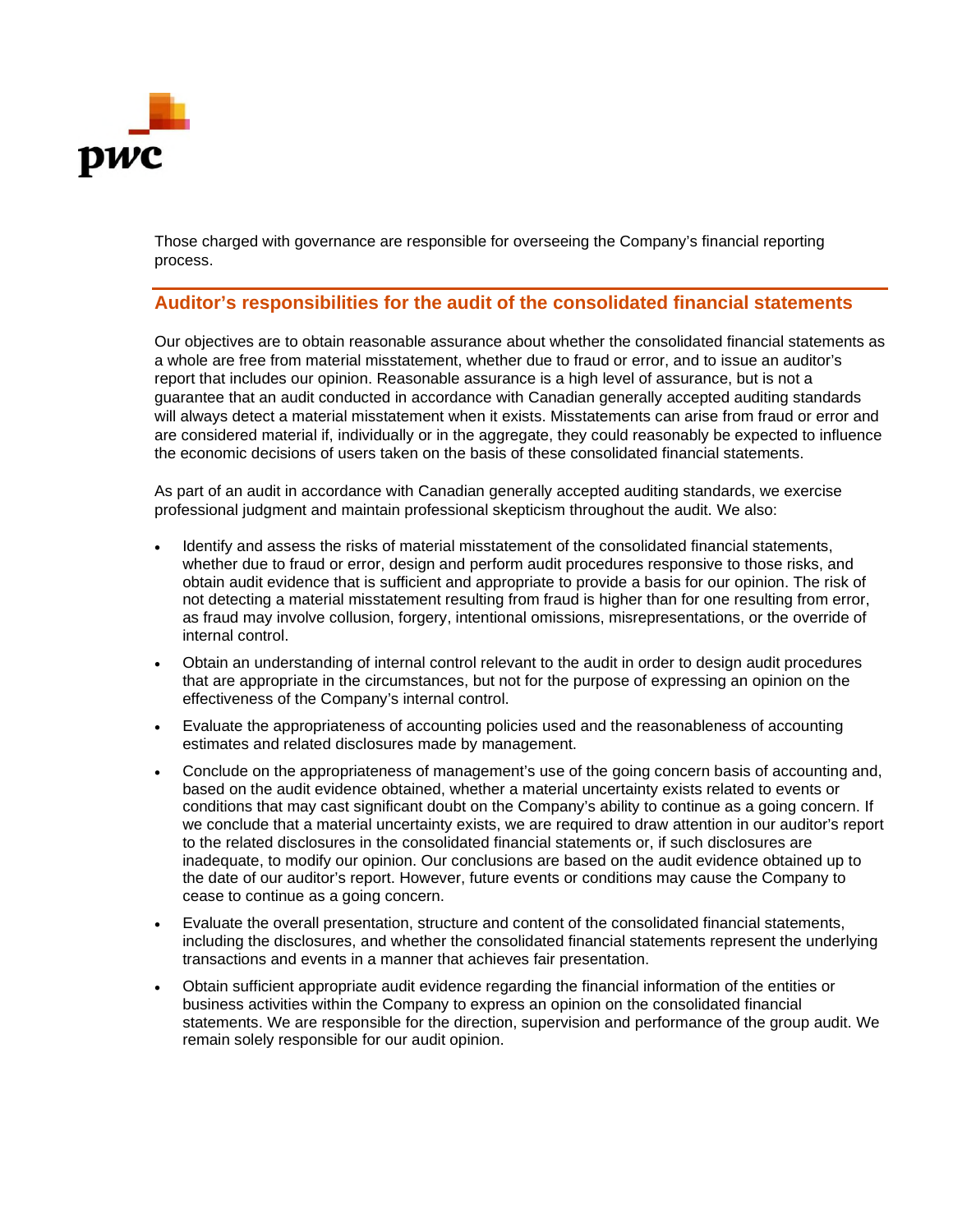

We communicate with those charged with governance regarding, among other matters, the planned scope and timing of the audit and significant audit findings, including any significant deficiencies in internal control that we identify during our audit.

We also provide those charged with governance with a statement that we have complied with relevant ethical requirements regarding independence, and to communicate with them all relationships and other matters that may reasonably be thought to bear on our independence, and where applicable, related safeguards.

From the matters communicated with those charged with governance, we determine those matters that were of most significance in the audit of the consolidated financial statements of the current period and are therefore the key audit matters. We describe these matters in our auditor's report unless law or regulation precludes public disclosure about the matter or when, in extremely rare circumstances, we determine that a matter should not be communicated in our report because the adverse consequences of doing so would reasonably be expected to outweigh the public interest benefits of such communication.

The engagement partner on the audit resulting in this independent auditor's report is Dean Larocque.

# **/s/PricewaterhouseCoopers LLP**

Chartered Professional Accountants

Vancouver, British Columbia March 29, 2022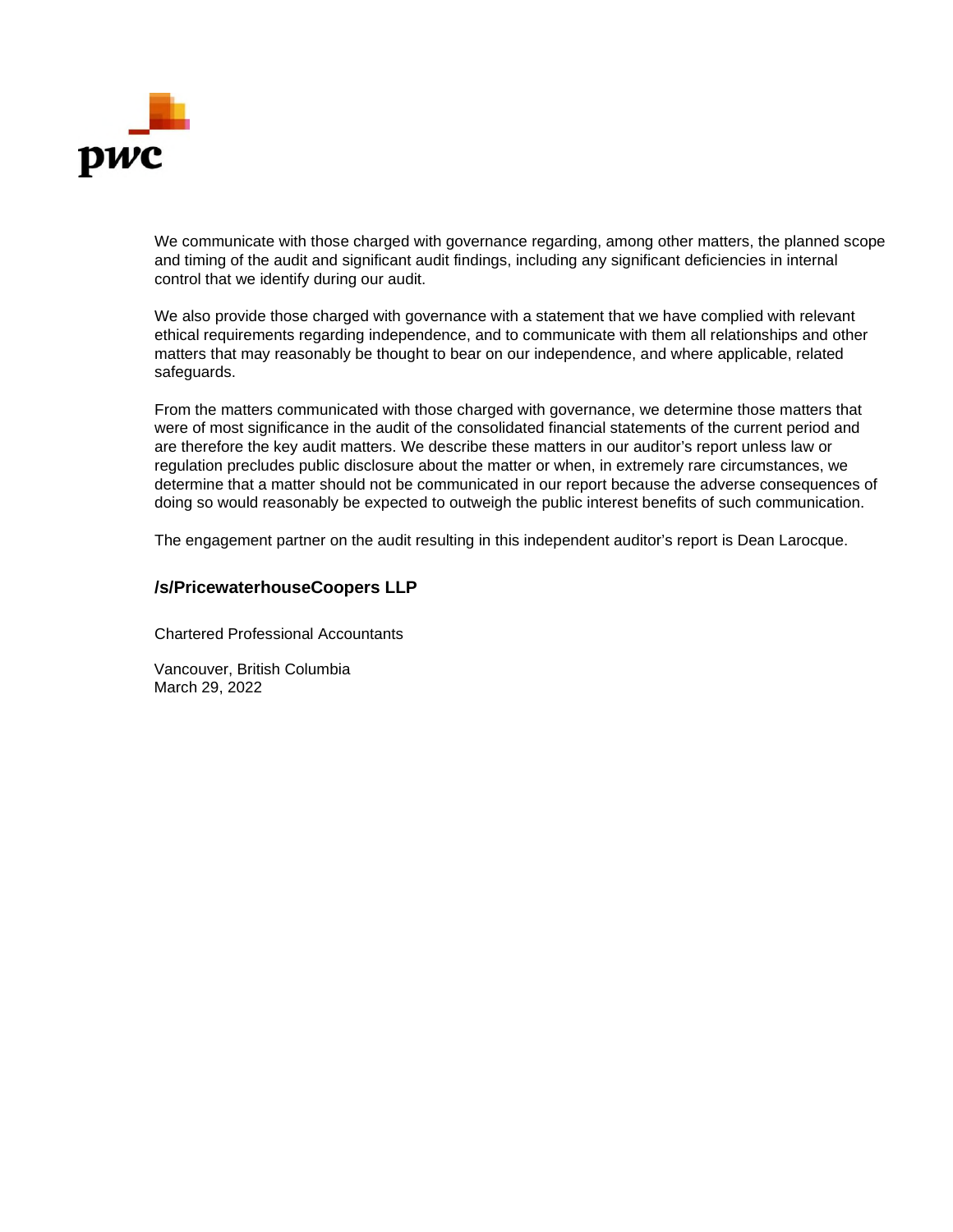# **ARIZONA SONORAN COPPER COMPANY INC. (FORMERLY ELIM MINING) CONSOLIDATED STATEMENTS OF FINANCIAL POSITION (Expressed in thousands of United States dollars)**

|                                            |             | December 31,             |         | December 31,             |
|--------------------------------------------|-------------|--------------------------|---------|--------------------------|
|                                            | <b>Note</b> | 2021                     |         | 2020                     |
| <b>ASSETS</b>                              |             |                          |         |                          |
| Current assets                             |             |                          |         |                          |
| Cash                                       |             | \$<br>27,307             | \$      | 7,248                    |
| Receivables                                |             | 400                      |         | 76                       |
| Prepaid expenses and other                 |             | 118                      |         | 2,052                    |
|                                            |             | 27,825                   |         | 9,376                    |
| Other non current assets                   |             |                          |         |                          |
| Exploration and evaluation assets          | 8           | 24,493                   |         | 7,994                    |
| Property and equipment                     | 7           | 1,957                    |         | 620                      |
| Right of use asset                         | 9           | 149                      |         | $\overline{\phantom{a}}$ |
| <b>Total assets</b>                        |             | \$<br>54,424             | $\zeta$ | 17,990                   |
|                                            |             |                          |         |                          |
| <b>LIABILITIES</b>                         |             |                          |         |                          |
| <b>Current liabilities</b>                 |             |                          |         |                          |
| Accounts payable and accrued liabilities   | 10          | \$<br>2,506              | \$      | 4,570                    |
| Current portion of lease liability         | 9           | 34                       |         |                          |
| Debentures                                 | 6b          | 6,729                    |         |                          |
|                                            |             | 9,269                    |         | 4,570                    |
| Other Liabilities- long term               |             |                          |         |                          |
| Debentures                                 |             | $\overline{\phantom{a}}$ |         | 6,345                    |
| Lease liability                            | 9           | 115                      |         |                          |
| Other long-term liabilities                | 6c          | 962                      |         | 88                       |
|                                            |             | 1,077                    |         | 6,433                    |
|                                            |             |                          |         |                          |
| <b>Total liabilities</b>                   |             | 10,346                   |         | 11,003                   |
|                                            |             |                          |         |                          |
| <b>SHAREHOLDERS' EQUITY</b>                |             |                          |         |                          |
| Share capital                              | 13          | 58,675                   |         | 11,617                   |
| Reserves                                   |             | 5,369                    |         | 2,277                    |
| Deficit                                    |             | (19, 966)                |         | (6,907)                  |
| Total shareholders' equity                 |             | 44,078                   |         | 6,987                    |
| Total liabilities and shareholders' equity |             | \$<br>54,424             | \$      | 17,990                   |

Commitments and contingencies (note 17) Subsequent events (notes 20)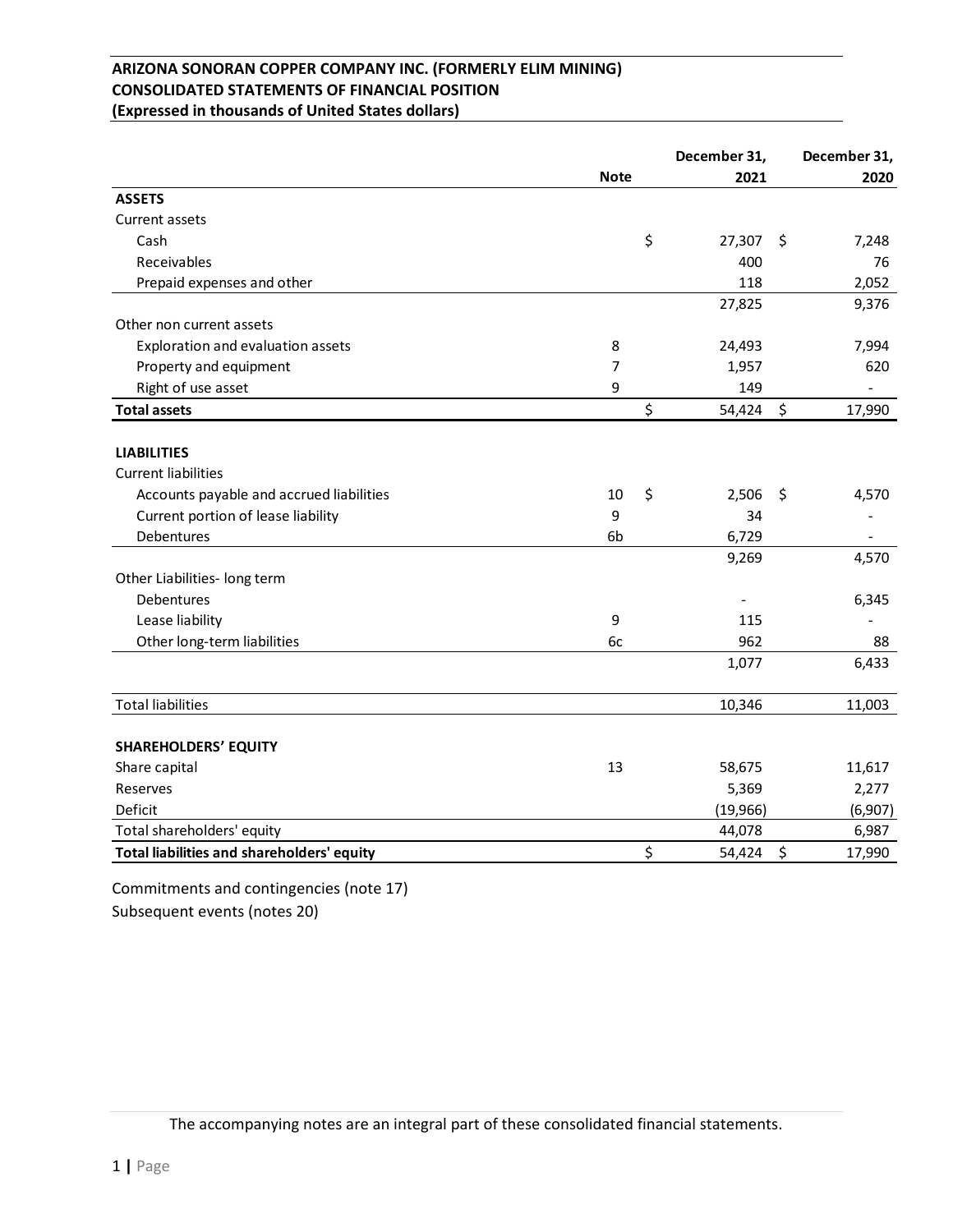# **ARIZONA SONORAN COPPER COMPANY INC. (FORMERLY ELIM MINING) CONSOLIDATED STATEMENTS OF LOSS AND COMPREHENSIVE LOSS (Expressed in thousands of United States dollars, except share data)**

|                                                      |             | December 31, | December 31, |
|------------------------------------------------------|-------------|--------------|--------------|
|                                                      | <b>Note</b> | 2021         | 2020         |
| Salaries and wages                                   |             | \$<br>2,817  | 1,235        |
| Share based compensation                             | 13          | 2.094        | 436          |
| Professional fees                                    |             | 1,014        | 406          |
| Directors fees                                       |             | 466          | 250          |
| Marketing and adminstration                          |             | 2,009        | 410          |
| Loss from operations                                 |             | 8,400        | 2,737        |
| Other (income) expenses                              |             |              |              |
| Accretion                                            |             | 2,771        | 1,226        |
| Finance expenses                                     |             | 1,216        | 1,128        |
| Depreciation, depletion and amortization             |             | 75           | 17           |
| Loss on extinguishment and modification of debt      | 6,13        | 704          |              |
| Interest income                                      |             | (11)         | (4)          |
| Other income                                         |             | (5)          |              |
| Government loan forgiveness                          |             | (91)         |              |
| Loss and comprehensive loss for the year             |             | \$<br>13,059 | \$<br>5,104  |
| Loss per share                                       |             |              |              |
| <b>Basic</b>                                         |             | \$<br>0.28   | 0.23<br>Ś    |
| Diluted                                              |             | 0.28         | 0.23         |
| Weighted average number of common shares outstanding |             |              |              |
| <b>Basic</b>                                         |             | 46,985,594   | 21,830,943   |
| Diluted                                              |             | 46,985,594   | 21,830,943   |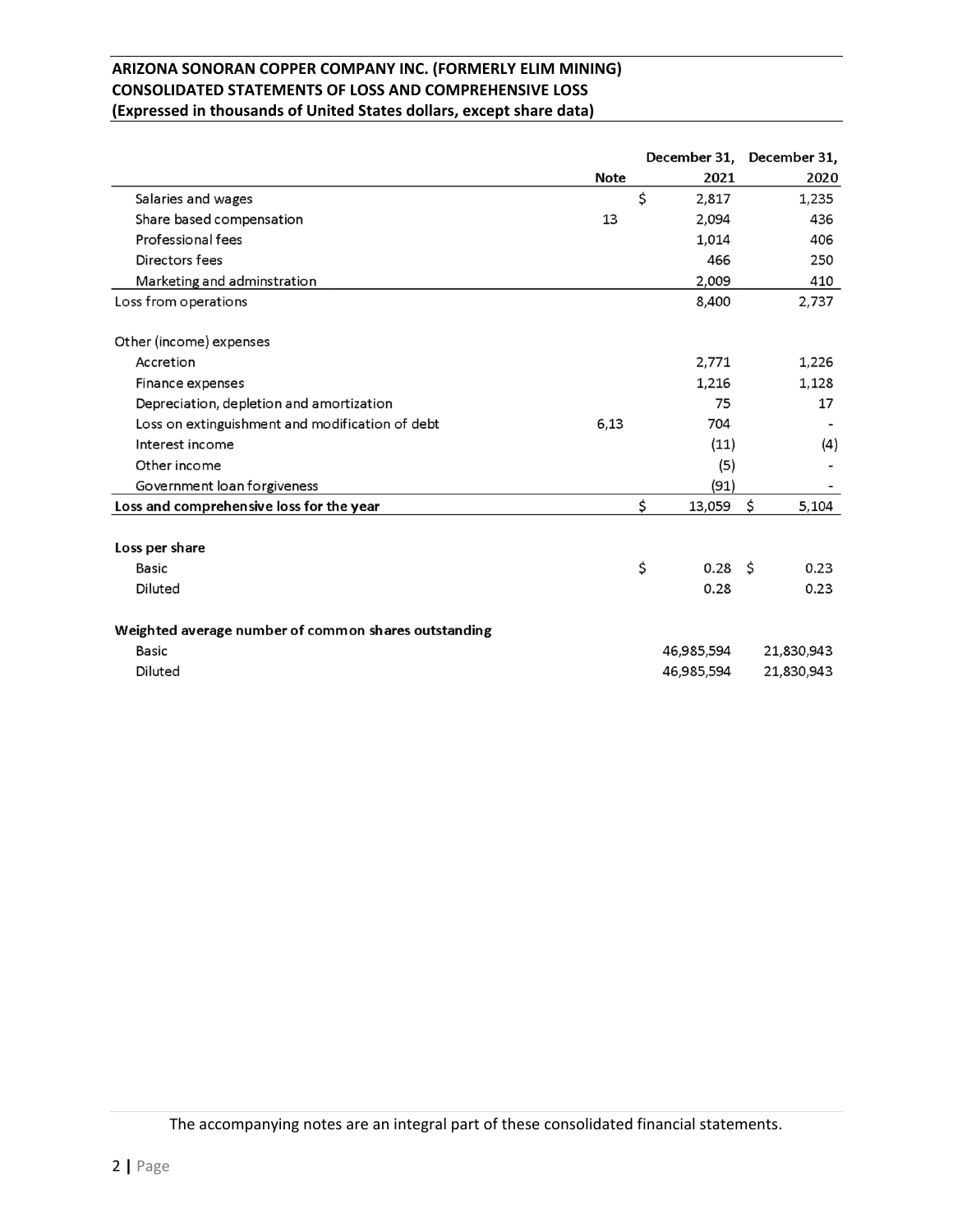# **ARIZONA SONORAN COPPER COMPANY INC. (FORMERLY ELIM MINING) CONSOLIDATED STATEMENTS OF CASH FLOW (Expressed in thousands of United States dollars)**

|                                                                     |              | Year ended    |              |  |
|---------------------------------------------------------------------|--------------|---------------|--------------|--|
|                                                                     | December 31, |               | December 31, |  |
|                                                                     |              | 2021          | 2020         |  |
| Cash provided by (used in):                                         |              |               |              |  |
| <b>Operating activities</b>                                         |              |               |              |  |
| Loss for the year                                                   | \$           | $(13,059)$ \$ | (5, 104)     |  |
| Add back non-cash items:                                            |              |               |              |  |
| Share-based compensation                                            |              | 2,937         | 670          |  |
| Accretion                                                           |              | 2,771         | 1,226        |  |
| Depreciation, depletion and amortization                            |              | 75            | 17           |  |
| Interest and finance expense, net                                   |              | 154           | 817          |  |
| Loss on extinguishment and modification of debt                     |              | 704           |              |  |
| Changes in non-cash operating working capital items                 |              |               |              |  |
| Receivables                                                         |              | (324)         | (38)         |  |
| Prepaid expenses and other                                          |              | 1,934         | (14)         |  |
| Accounts payable and accrued liabilities                            |              | (1,485)       | 951          |  |
| Net cash used in operating activities                               |              | (6, 293)      | (1, 475)     |  |
| <b>Investing activities</b>                                         |              |               |              |  |
| Expenditures on mineral properties and capitalized mine development |              | (17, 231)     | (4,832)      |  |
| Expenditures on equipment                                           |              | (22)          | (149)        |  |
| Property payments                                                   |              | (1, 348)      | (8, 338)     |  |
| Sale of NSR                                                         |              |               | 5,093        |  |
| Sale of option on NSR                                               |              |               | 127          |  |
| Transaction costs paid on sale of NSR and NSR option                |              |               | (197)        |  |
| Net cash used in investing activities                               |              | (18,601)      | (8, 296)     |  |
| <b>Financing activities</b>                                         |              |               |              |  |
| Proceeds from IPO                                                   |              | 30,857        |              |  |
| Transaction costs from IPO                                          |              | (2,423)       |              |  |
| Proceeds from loans                                                 |              | 6,000         | 2,783        |  |
| Repayment of loans                                                  |              | (88)          | (2,841)      |  |
| Proceeds from private placement, net of fees and expenses           |              | 2,431         | 3,766        |  |
| Proceeds from stock options exercise                                |              | 58            |              |  |
| Proceeds from warrants exercise                                     |              | 5,067         |              |  |
| Proceeds from Tembo/RCF pre-emptive rights                          |              | 4,169         | 13,355       |  |
| Interest paid on various loans                                      |              | (1,068)       | (91)         |  |
| Lease payments                                                      |              | (50)          |              |  |
| Net cash provided by financing activities                           |              | 44,953        | 16,972       |  |
| Change in cash                                                      |              | 20,059        | 7,201        |  |
| Cash at beginning of year                                           |              | 7,248         | 47           |  |
| Cash at the end of year                                             | \$           | \$<br>27,307  | 7,248        |  |

The accompanying notes are an integral part of these consolidated financial statements.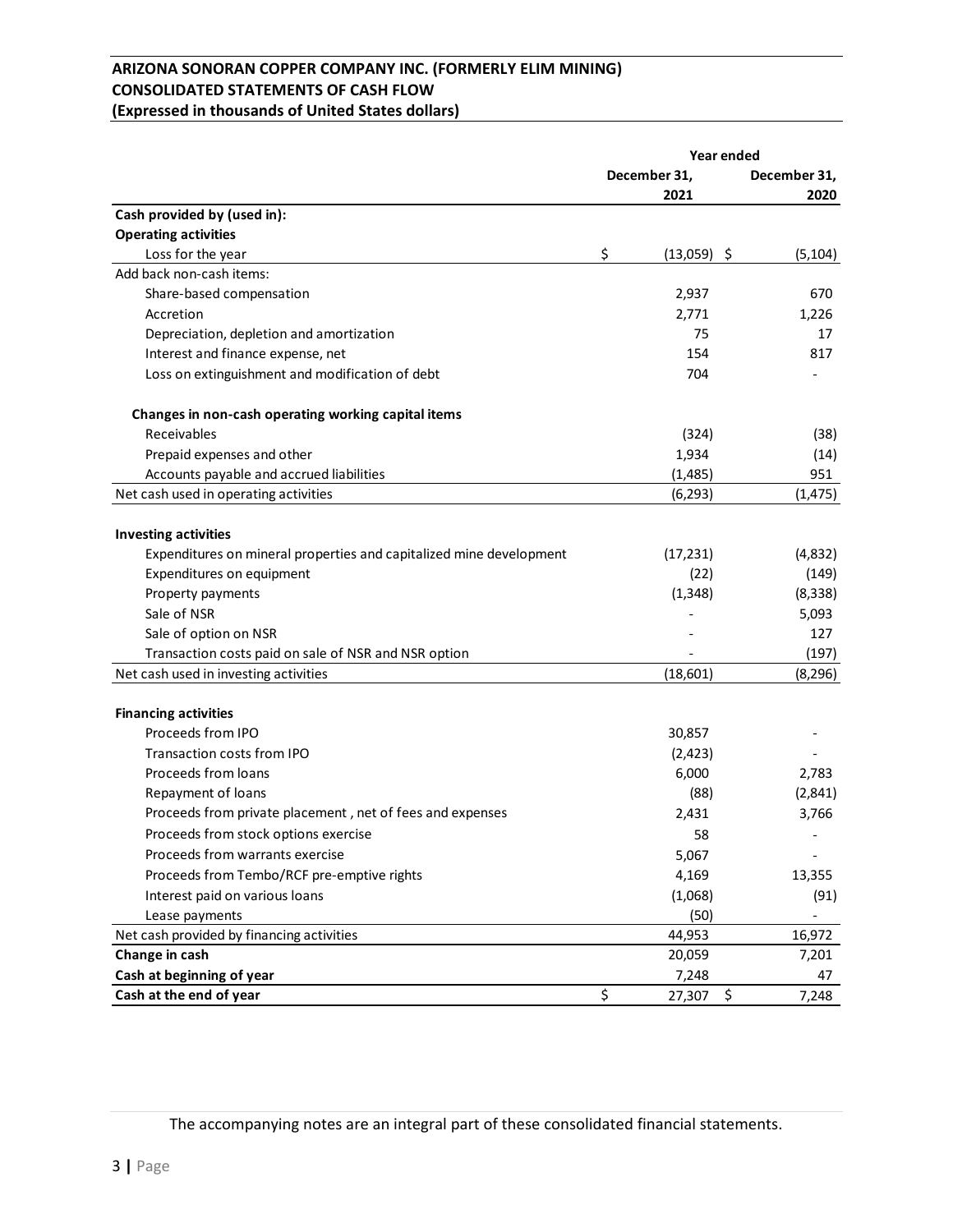# **ARIZONA SONORAN COPPER COMPANY INC. (FORMERLY ELIM MINING) CONSOLIDATED STATEMENTS OF CHANGES IN SHAREHOLDERS' EQUITY (Expressed in thousands of United States dollars, except share data)**

|                                             |      | Number of      |                          |                          |                                |                          |
|---------------------------------------------|------|----------------|--------------------------|--------------------------|--------------------------------|--------------------------|
|                                             |      | common shares  | <b>Share</b>             |                          | <b>Contributed Accumulated</b> |                          |
|                                             | Note |                | capital                  | <b>Surplus</b>           | loss                           | <b>Total</b>             |
| <b>Balance at December 31, 2019</b>         | 13   | 15,270,829     | 3,626                    |                          | (1,803)                        | 1,823                    |
| Issue shares for cash                       |      | 15,576,116     | 3,839                    | $\overline{\phantom{0}}$ |                                | 3,839                    |
| Issue shares for service                    |      | 987,005        | 492                      |                          |                                | 492                      |
| Issue shares for financing                  |      |                | 3,590                    | 1,503                    |                                | 5,093                    |
| Issue shares for interest                   |      | 538,333        | 242                      |                          |                                | 242                      |
| <b>Transaction costs</b>                    |      |                | (615)                    | (133)                    |                                | (748)                    |
| Paid in capital for conversion of debenture |      | 1,936,112      | 443                      | 471                      |                                | 914                      |
| Stock options reserve                       |      |                |                          | 292                      |                                | 292                      |
| <b>RSUs reserve</b>                         |      |                |                          | 144                      |                                | 144                      |
| Loss for the period                         |      |                |                          | $\overline{\phantom{0}}$ | (5, 104)                       | (5, 104)                 |
| <b>Balance at December 31, 2020</b>         |      | 34,308,395     | 11,617                   | 2,277                    | (6,907)                        | 6,987                    |
| Issue shares for cash                       |      | 15,736,785     | 11,732                   | L,                       | $\overline{\phantom{a}}$       | 11,732                   |
| Issue shares from IPO                       |      | 18,367,347     | 35,855                   |                          |                                | 35,855                   |
| Issue shares for financing arrangement      |      | 485,711        | 1,020                    |                          |                                | 1,020                    |
| Fair valuation of shares issued for cash    |      |                | 144                      |                          |                                | 144                      |
| Fair valuation of warrants exercised        |      |                | 1.100                    | (1,100)                  |                                |                          |
| Fair valuation of options exercised         |      | ÷,             | 42                       | (42)                     |                                |                          |
| <b>Vested RSUs</b>                          |      | 1,053,012      | 1,200                    | (1,200)                  |                                | $\overline{\phantom{a}}$ |
| <b>Transaction costs</b>                    |      |                | (2,426)                  | ÷,                       |                                | (2,426)                  |
| Fair valuation of incentive warrants issued |      | $\overline{a}$ | (2,537)                  | 2,537                    |                                | $\overline{a}$           |
| Issue shares for interest                   |      | 596,851        | 537                      |                          |                                | 537                      |
| Issue shares for service                    |      | 271,319        | 391                      |                          |                                | 391                      |
| Warrant reserve                             |      |                | $\overline{\phantom{a}}$ | 148                      |                                | 148                      |
| Stock options reserve                       |      |                |                          | 483                      |                                | 483                      |
| <b>RSUs reserve</b>                         |      |                |                          | 1,179                    |                                | 1,179                    |
| <b>DSUs reserve</b>                         |      |                |                          | 244                      |                                | 244                      |
| Long-term incentive plan                    |      |                |                          | 843                      |                                | 843                      |
| Loss for the period                         |      |                |                          |                          | (13,059)                       | (13,059)                 |
| <b>Balance at December 31, 2021</b>         |      | 70,819,420     | 58,675                   | 5,369                    | (19,966)                       | 44,078                   |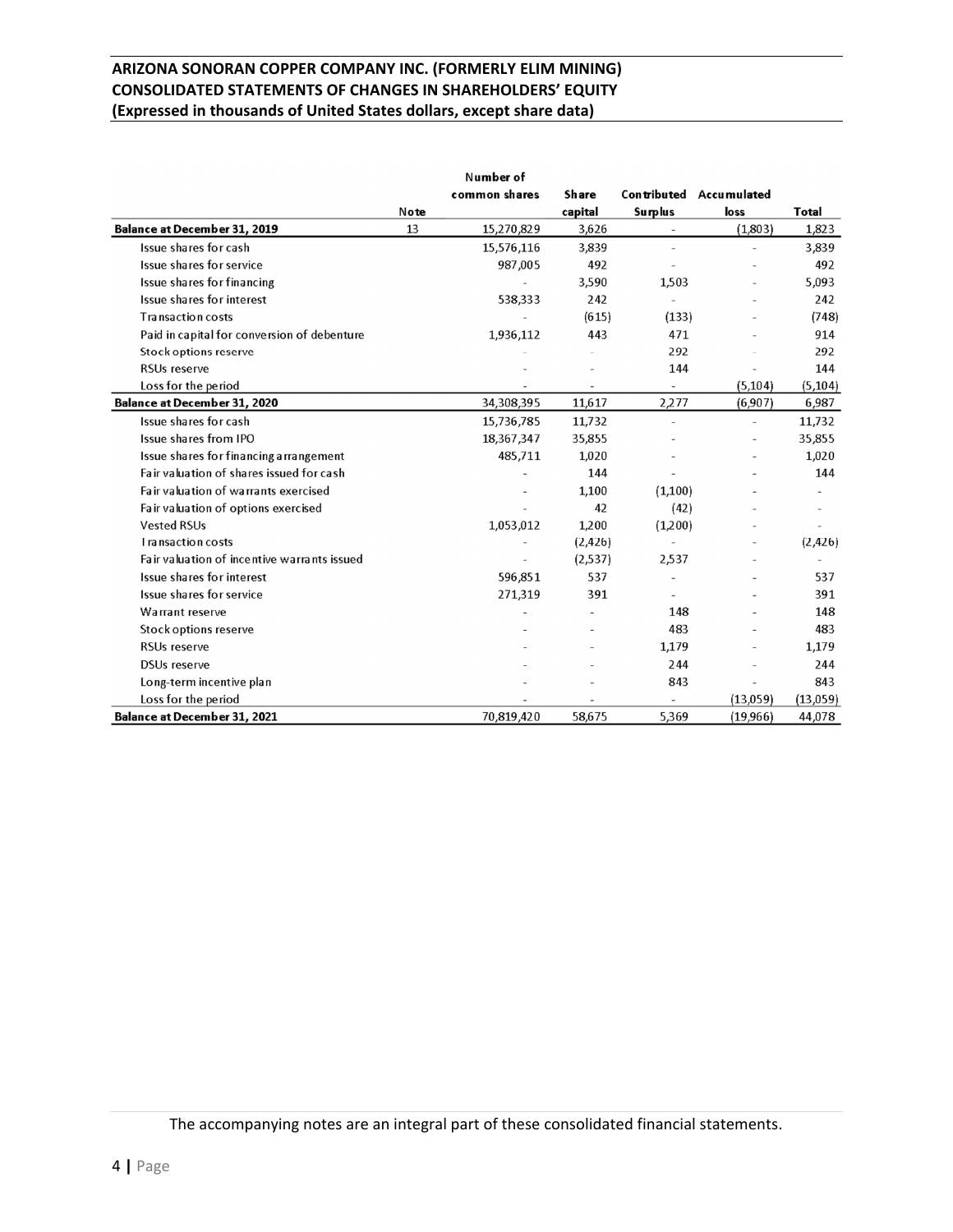#### **Note 1 – Description of Business and Liquidity**

Arizona Sonoran Copper Company Inc. (formerly Elim Mining Incorporated) ("ASCU" or the "Company") is a company focused on the assessment, consolidation, exploration, development, and eventual mining of the Santa Cruz Copper Mining District in southern Arizona. The Company changed its name to Arizona Sonoran Copper Company Inc. on July 12, 2021.

The Company was incorporated in British Columbia, Canada on April 3, 2019, and is the 100% parent company of Arizona Sonoran Copper Company USA Inc. (formerly Elim Mining (USA) Inc.) ("ASCU USA") and Cactus 110, LLC. ASCU USA was incorporated in the state of Delaware in April 2019 and is the entity with activities in the US Cactus/Park Salyer mining area. Cactus 110, LLC, a Delaware company, was incorporated in May 2019 and holds titles to the Cactus/Park Salyer mining properties, and any additional public or private land leases, water rights and other real property as determined.

In November 2021 the Company completed an initial public offering ("IPO") and its shares began trading on the Toronto Stock Exchange ("TSX") under the symbol "ASCU", (Note 6a).

The business of mining and exploration involves a high degree of risk and there can be no assurance that current exploration and development projects will result in profitable mining operations. The recoverability of amounts shown for resource properties is dependent on several factors. These factors include the discovery of economically recoverable reserves, the ability to complete development of these properties, and future profitable production or proceeds from disposition of mineral properties.

Ownership interests in mineral properties involve risks due to the difficulties of determining and obtaining clear title to claims as well as the potential for problems arising from the frequently ambiguous conveyance history of many mineral properties. The Company has investigated ownership of its mineral properties, and to the best of its knowledge, ownership of its interests is in good standing.

The Company has no source of revenue and has significant cash requirements to meet its exploration and development plans, administrative overhead, maintenance of its mineral interests, and its commitments, which includes fulfilling its option payments for purchase of land from LKY/Copper Mountain Investments Limited Partnership LLP (Note 7). The Company will need to obtain financing in the form of debt, equity, or a combination thereof to continue with its development and operation plans. There can be no assurance that additional funding will be available to the Company, or, if available, that this funding will be on acceptable terms.

COVID-19 has caused many localities to implement measures to reduce the spread of the virus. As at the date of these consolidated financial statements, work stoppages and slowdowns are still impacting both the world and local economies. The continuing impact and duration of COVID-19 and ongoing government responses to it remain uncertain. The Company cannot predict the effect of unknown adverse changes to its business plans, financial position, cash flows, and results of operations during 2022 and beyond.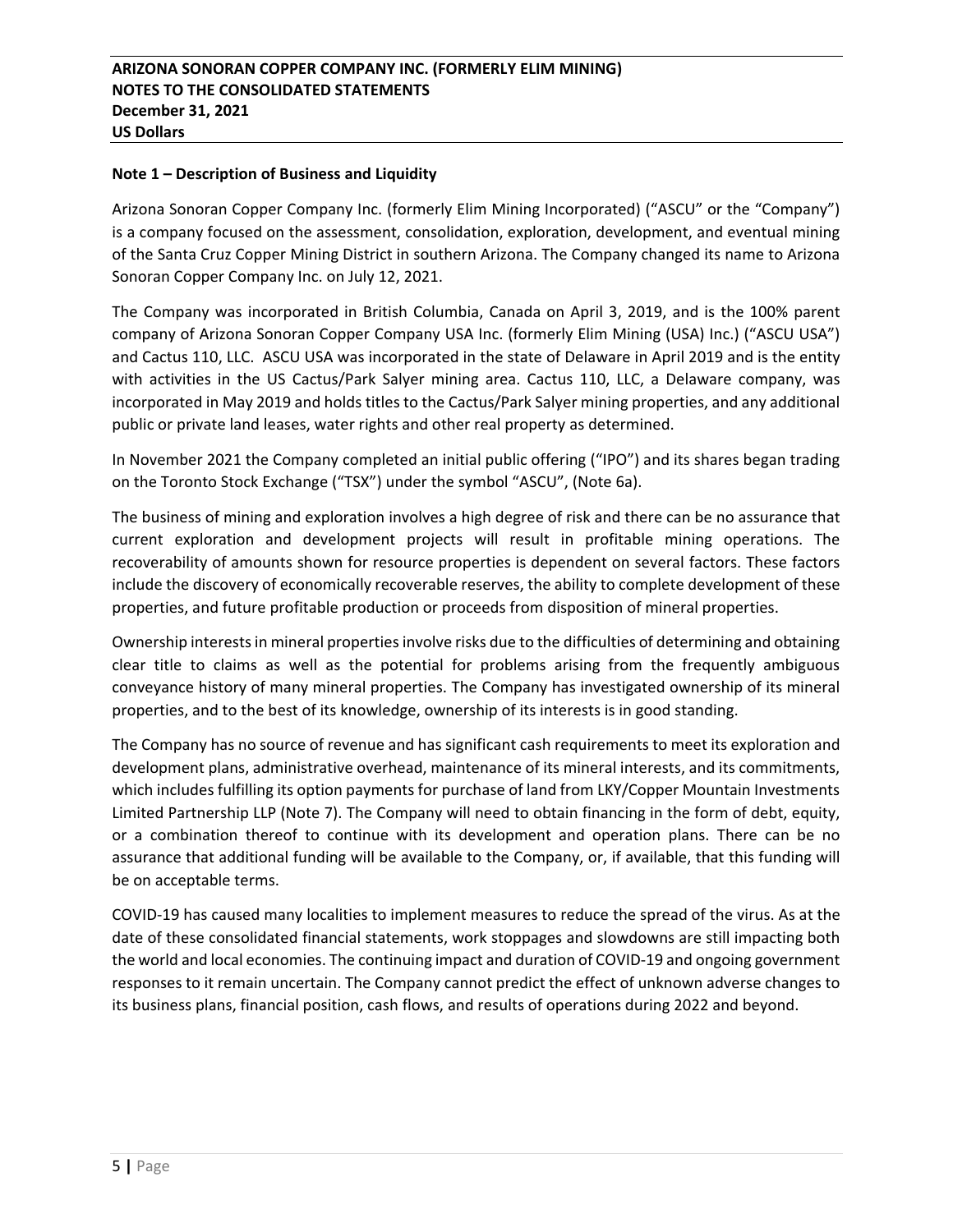#### **Note 2 – Basis of Preparation**

These consolidated financial statements have been prepared in accordance with International Financial Reporting Standards as issued by the International Accounting Standards Boards ("IFRS").

The Board of Directors approved the consolidated financial statements on March 30, 2022.

#### Basis of measurement

These consolidated financial statements have been prepared on a historical cost basis except for the derivative liabilities. In addition, these consolidated financial statements have been prepared using the accrual basis of accounting except for cash flow information.

#### Foreign currencies and functional currency

The functional currency of the Company and all of its subsidiaries is the United States dollar ("USD"). Functional currency determinations were conducted through an analysis of the consideration factors identified in IAS 21, The Effects of Changes in Foreign Exchange Rates. The consolidated financial statements are presented in USD.

In preparing the financial statements, transactions in currencies other than an entity's functional currency are recorded at the rates of exchange prevailing at the dates of the transactions. At each balance sheet date, monetary assets and liabilities are translated using the period end foreign exchange rate as needed. Non-monetary assets and liabilities are translated using the historical rate on the date of the transaction. All gains and losses on translation of these foreign currency transactions are included in the statement of loss.

### **Note 3 – Significant Accounting Policies**

The significant accounting policies described below have been applied consistently throughout the periods presented in these consolidated financial statements.

### **a) Consolidation**

These consolidated financial statements include the accounts of the Company and its subsidiaries. Subsidiaries are fully consolidated from the date the Company obtains control and continue to be consolidated until the date that control ceases. Control is achieved when the Company is exposed to or has rights to variable returns from its involvement with that entity and has the ability to affect those returns through its power over the entity.

The principal subsidiaries of the Company, their activities, and their geographic locations as at December 31, 2021 were as follows: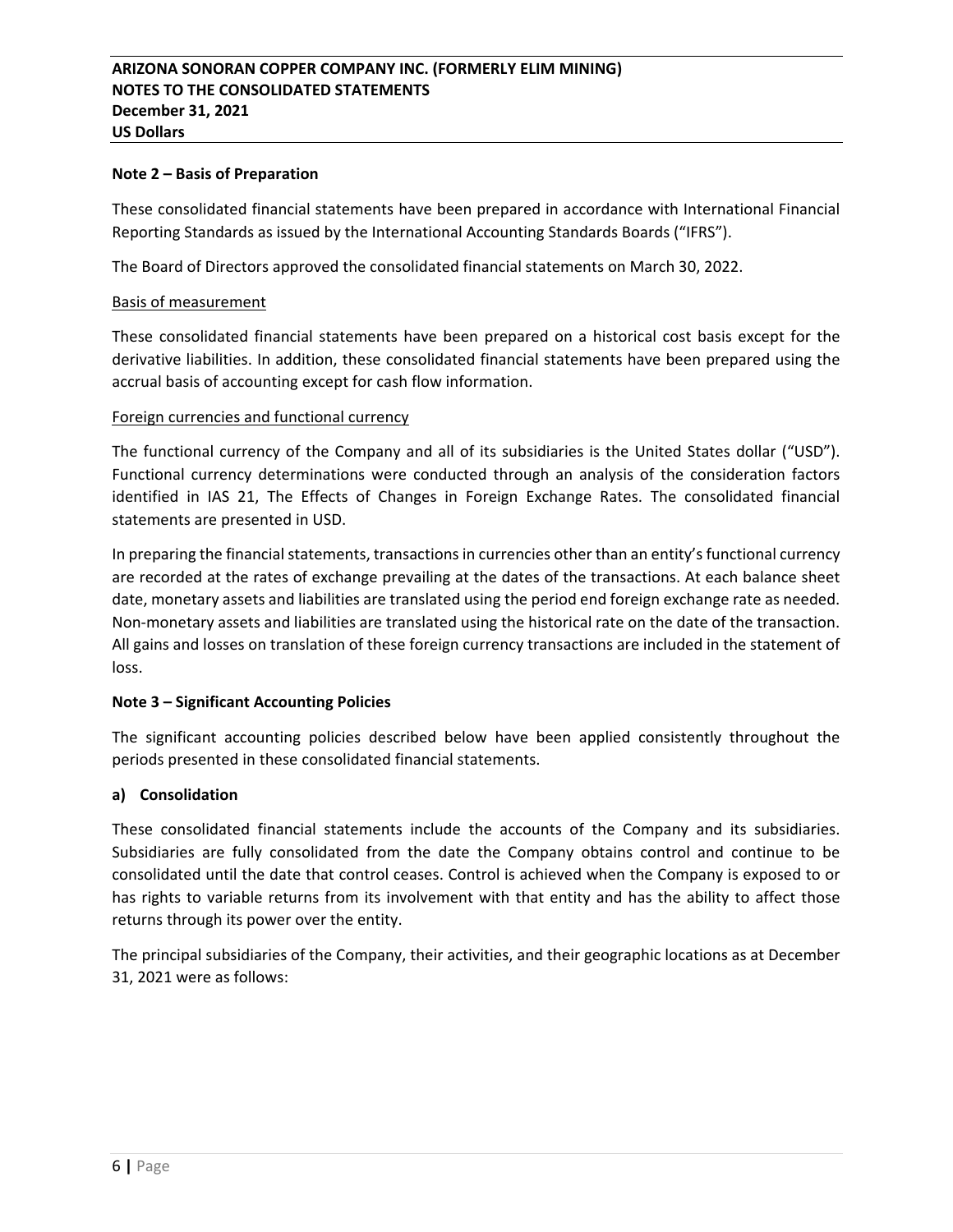# **ARIZONA SONORAN COPPER COMPANY INC. (FORMERLY ELIM MINING) NOTES TO THE CONSOLIDATED STATEMENTS December 31, 2021 US Dollars**

| Subsidiary                                                                         | Principal activity  | Location                 | Ownership interest |
|------------------------------------------------------------------------------------|---------------------|--------------------------|--------------------|
| Arizona Sonoran<br>Copper Company USA<br>Inc. (formerly Elim<br>Mining (USA) Inc.) | Mineral exploration | United States of America | 100%               |
| Cactus 110 LLC.                                                                    | Mineral exploration | United States of America | 100%               |

All transactions and balances among the entities in the consolidated group are eliminated upon consolidation.

# **b) Cash and cash equivalents**

The Company considers cash equivalents to include amounts held in banks and highly liquid investments with maturity at a point of purchase of 90 days or less. As of December 31, 2021, the Company did not have any cash equivalents.

# **c) Property and equipment**

Property, plant and equipment are recorded at cost less accumulated depreciation and impairment charges. Land is not depreciated.

Where an item of property and equipment is comprised of major components with different useful lives, the components are accounted for as separate items of property and equipment.

Expenditures incurred to replace a component of an item of property and equipment that is accounted for separately, including major inspection and overhaul expenditures, are capitalized. Directly attributable expenses incurred for major capital projects and site preparation are capitalized until the asset is brought to a working condition for its intended use. These costs include dismantling and site restoration costs to the extent these are recognized as a provision.

The costs of day-to-day servicing are recognized in profit or loss as incurred. These costs are more commonly referred to as "maintenance and repairs."

Financing costs directly associated with the construction or acquisition of qualifying assets are capitalized at interest rates relating to loans specifically raised for that purpose, or at the average borrowing rate where the general pool of group borrowings is utilized. Capitalization of borrowing costs ceases when the asset is substantially complete.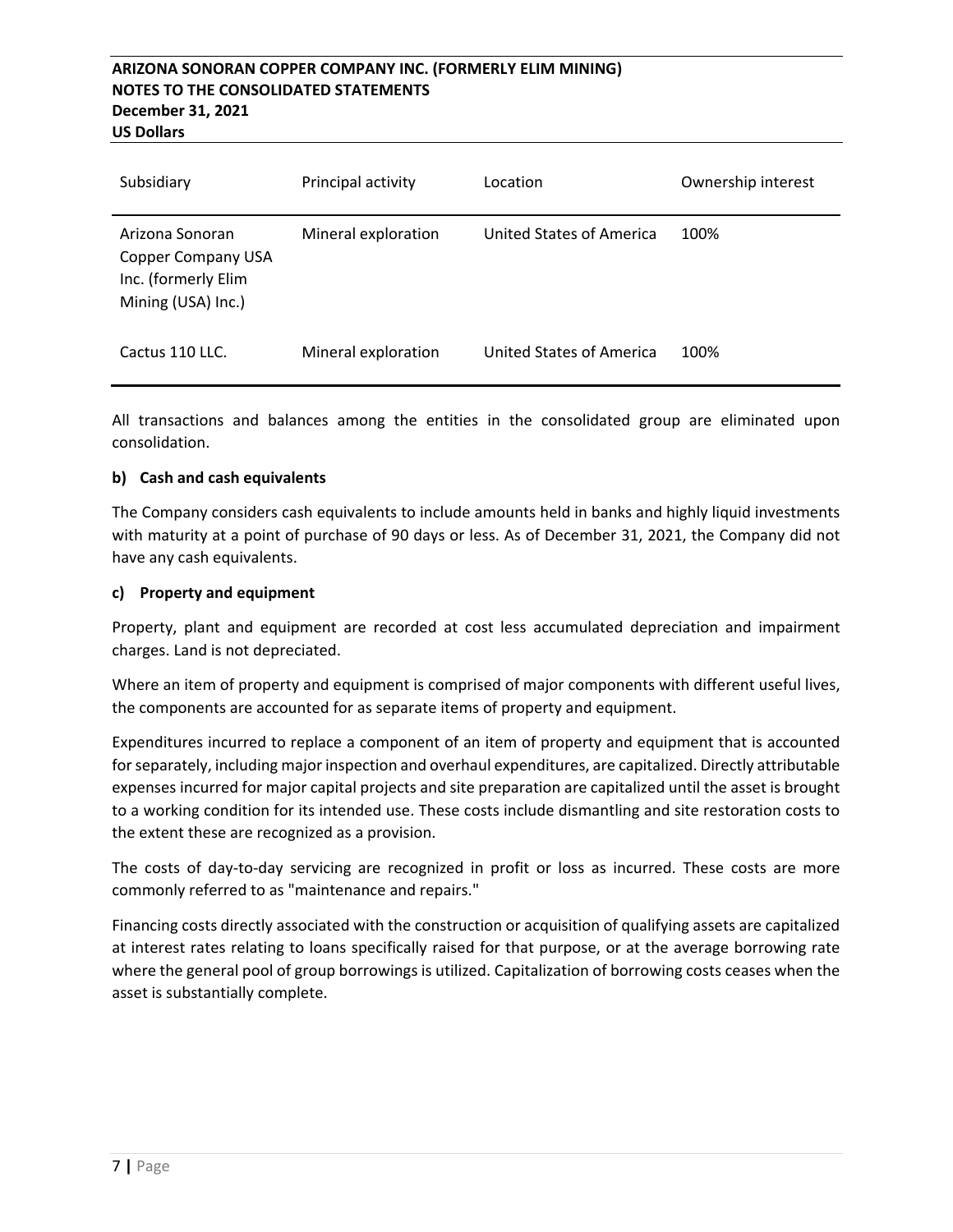Depreciation is charged using the straight-line method over the estimated useful lives as follows:

| Depreciation item:              | Useful life         |
|---------------------------------|---------------------|
| Computer equipment and software | 2 years             |
| <b>Vehicles</b>                 | 3-5 years           |
| Mineral property and plant      | Units Of Production |

Mineral properties and mine development costs are stated at cost less accumulated depreciation and impairment losses. When production commences, these costs are amortized using the units of production ("UOP") method, based on recoverable pounds from the estimated proven and probable reserves and a portion of measured and indicated resources that are reasonably expected to be converted to proven and probable reserves. Capitalization of costs incurred ceases when the mining property is capable of commencement of mining operations in the manner intended by management. Costs incurred prior to this point, including depreciation of related plant and equipment, are capitalized. The Company applies judgment in its assessment of when a mine is capable of operating in the manner intended by management which takes account of the design of the mine and the nature of the initial commissioning phase of the mine. Non-recoverable costs for projects determined not to be commercially feasible are expensed in the period in which the determination is made or when the carrying value of the project is determined to be impaired.

The depreciation method, useful life and residual values are assessed annually.

#### Subsequent costs

The cost of replacing part of an item within property and equipment is recognized when the cost is incurred if it is probable that the future economic benefits will flow to the Company and the cost of the item can be measured reliably. All other costs are recognized as an expense as incurred.

#### Impairment

The Company's property, plant and equipment are reviewed for an indication of impairment at each statement of financial position date. If indication of impairment exists, the asset's recoverable amount is estimated.

An impairment loss is recognized when the carrying amount of an asset, or its cash-generating unit, exceeds its recoverable amount. A cash-generating unit is the smallest identifiable group of assets that generates cash inflows that are largely independent of the cash inflows from other assets or groups of assets.

Impairment losses are recognized in profit and loss for the period. Impairment losses recognized in respect of cash-generating units are allocated to the cash-generating units carrying amount.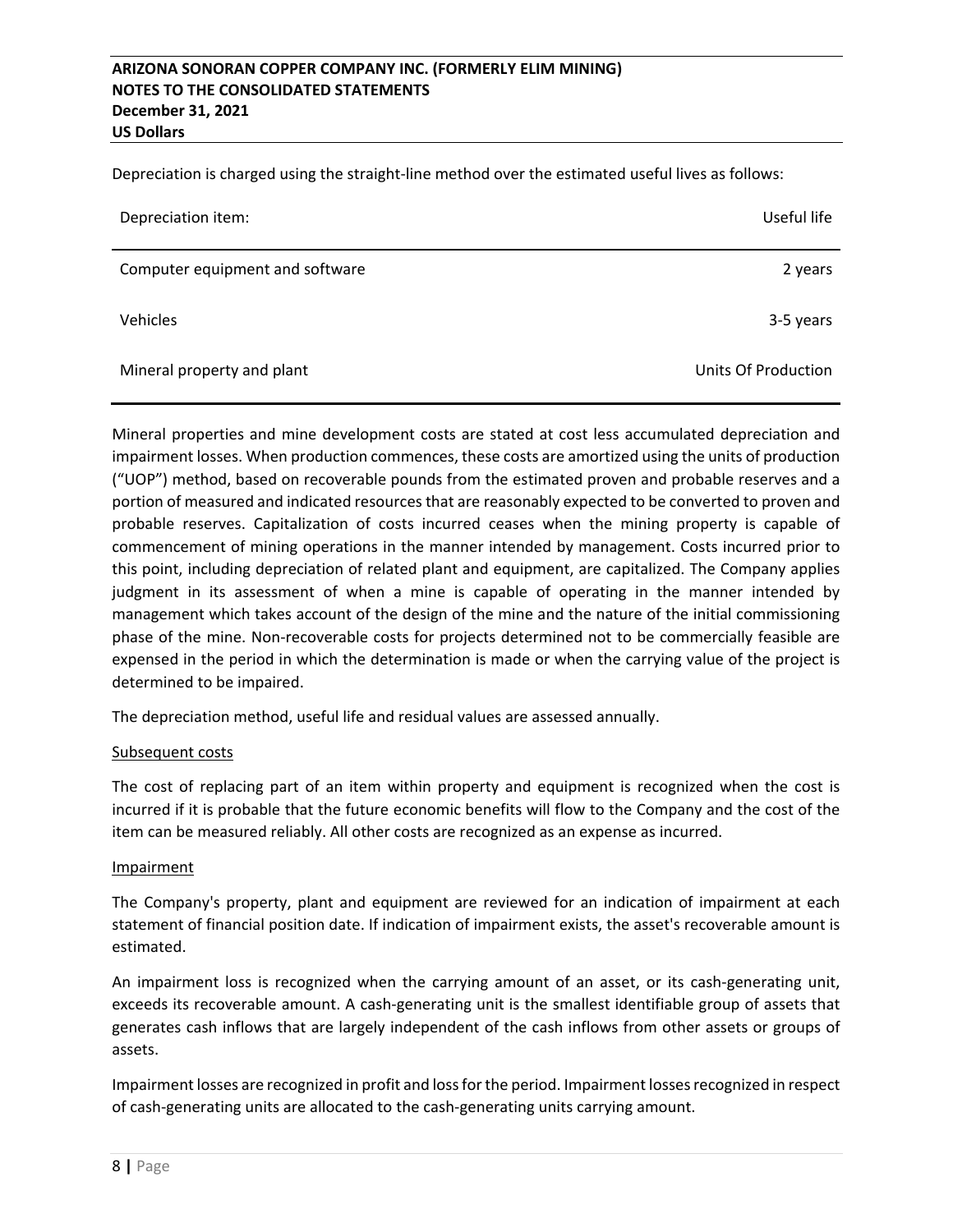The recoverable amount is the greater of the asset's fair value less costs to sell and value in use. In assessing value in use, the estimated future cash flows are discounted to their present value using a pretax discount rate that reflects current market assessments of the time value of money and the risks specific to the asset. For an asset that does not generate largely independent cash inflows, the recoverable amount is determined for the cash-generating unit to which the asset belongs.

### Reversal of Impairment

An impairment loss is reversed whenever events or changes in circumstance indicate that the impairment may be reversed. An impairment loss is reversed only to the extent that the asset's carrying amount does not exceed the carrying amount that would have been determined, net of depreciation or amortization, if no impairment loss had been recognized. An impairment loss with respect to goodwill is never reversed.

# **d) Exploration and evaluation assets**

Direct costs related to the acquisition and exploration of mineral properties held or controlled by the Company are capitalized on an individual property basis until the property is put into production, sold, abandoned, or determined to be impaired. Administration costs and general exploration costs are expensed as incurred.

When the technical feasibility and commercial viability of extracting a mineral resource are demonstrable, the exploration and evaluation costs are tested for impairment and subsequently transferred to property and equipment. When a property is placed into commercial production, capitalized costs will be depreciated using the units-of-production method.

When a determination is made that there will be no future benefit from the exploration activities, the costs will be written off and expensed to the consolidated statement of loss and comprehensive loss.

Proceeds from the sale of properties, water rights, or cash proceeds received from royalty agreements are recorded as a reduction of the related mineral interest, with any excess proceeds accounted for in net income (loss).

Although the Company has taken steps to verify title to mineral properties in which it has an interest, these procedures do not guarantee the Company's title. Such properties may be subject to prior agreements or transfers, or title may be affected by undetected defects.

The Company's exploration and evaluation assets are reviewed for an indication of impairment at each statement of financial position date. This review generally is made by reference to the timing of exploration work, work programs proposed and the exploration results achieved by the Company. When indicators of Impairment exist, the carrying value of a property is compared to its net recoverable amount, a write down is made for the decline in fair value. The amounts shown for the exploration and evaluation assets represent costs incurred to date and do not reflect present or future values. Acquisition costs represent shares or cash paid to acquire the rights to the resource property, while exploration expenditures represent amounts paid to explore and develop the resource properties. The recoverability of these capitalized costs is dependent upon the existence of economically recoverable reserves and the ability of the Company to obtain necessary financing to successfully complete their exploration program.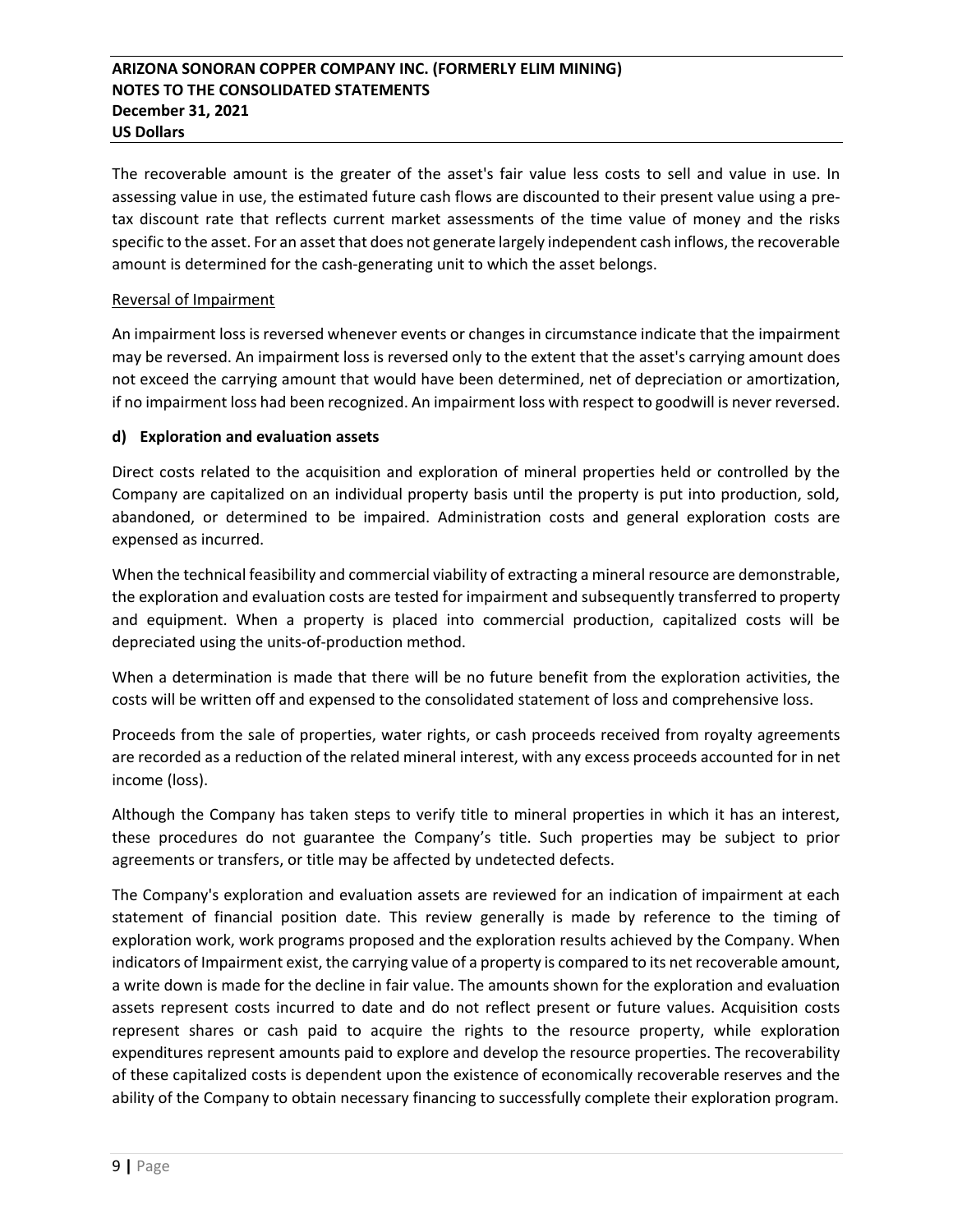#### **e) Provisions**

Decommissioning and restoration obligations encompass legal, statutory, contractual or constructive obligations associated with the retirement of a long-lived tangible asset (for example, mine reclamation costs) that results from the acquisition, construction, development and/or normal operation of a longlived asset.

A liability for decommissioning and restoration is recorded in the period in which the obligation first arises. The Company records the estimated present value of future cash flows associated with site closure and reclamation as a long-term liability and increases the carrying value of the related assets for that amount. Over time, the liability is increased to reflect a time value in the estimated future cash flows (accretion expense) considered in the initial measurement. The capitalized cost is amortized on either the unit-ofproduction basis or the straight-line basis, as appropriate. The Company's estimates of provisions for decommissioning and restoration obligations could change as a result of changes in regulations, changes to the current market-based discount rate, the extent of environmental remediation required, and the means of reclamation or cost estimates. Changes in estimates are accounted for in the period in which these estimates are revised.

As of December 31, 2021, the Company has determined that it does not have any significant decommissioning and restoration obligations.

#### **f) Income taxes**

Income tax expense comprises current and deferred tax. Income tax expense is recognized in the Consolidated Statement of Comprehensive Loss except to the extent that it relates to items recognized directly in equity, in which case it is recognized in equity.

Current tax is the expected tax payable on the taxable income for the year, using tax rates enacted or substantively enacted at the reporting date, and any adjustment to tax payable in respect of previous years.

Deferred tax is recognized using the liability method, providing for temporary differences between the carrying amounts of assets and liabilities for financial reporting purposes and the amounts used for taxation purposes. Deferred tax is not recognized on the initial recognition of assets or liabilities in a transaction that is not a business combination. In addition, deferred tax is not recognized for taxable temporary differences arising on the initial recognition of goodwill. Deferred tax is measured at the tax rates that are expected to be applied to temporary differences when they reverse, based on the laws that have been enacted or substantively enacted by the reporting date. Deferred tax assets and liabilities are offset if there is a legally enforceable right to offset, and they relate to income taxes levied by the same tax authority on the same taxable entity, or on different tax entities, but they intend to settle current tax liabilities and assets on a net basis or their tax assets and liabilities will be realized simultaneously.

A deferred tax asset is recognized to the extent that it is probable that future taxable profits will be available against which the temporary difference can be utilized. Deferred tax assets are reviewed at each reporting date and are reduced to the extent that it is no longer probable that the related tax benefit will be realized.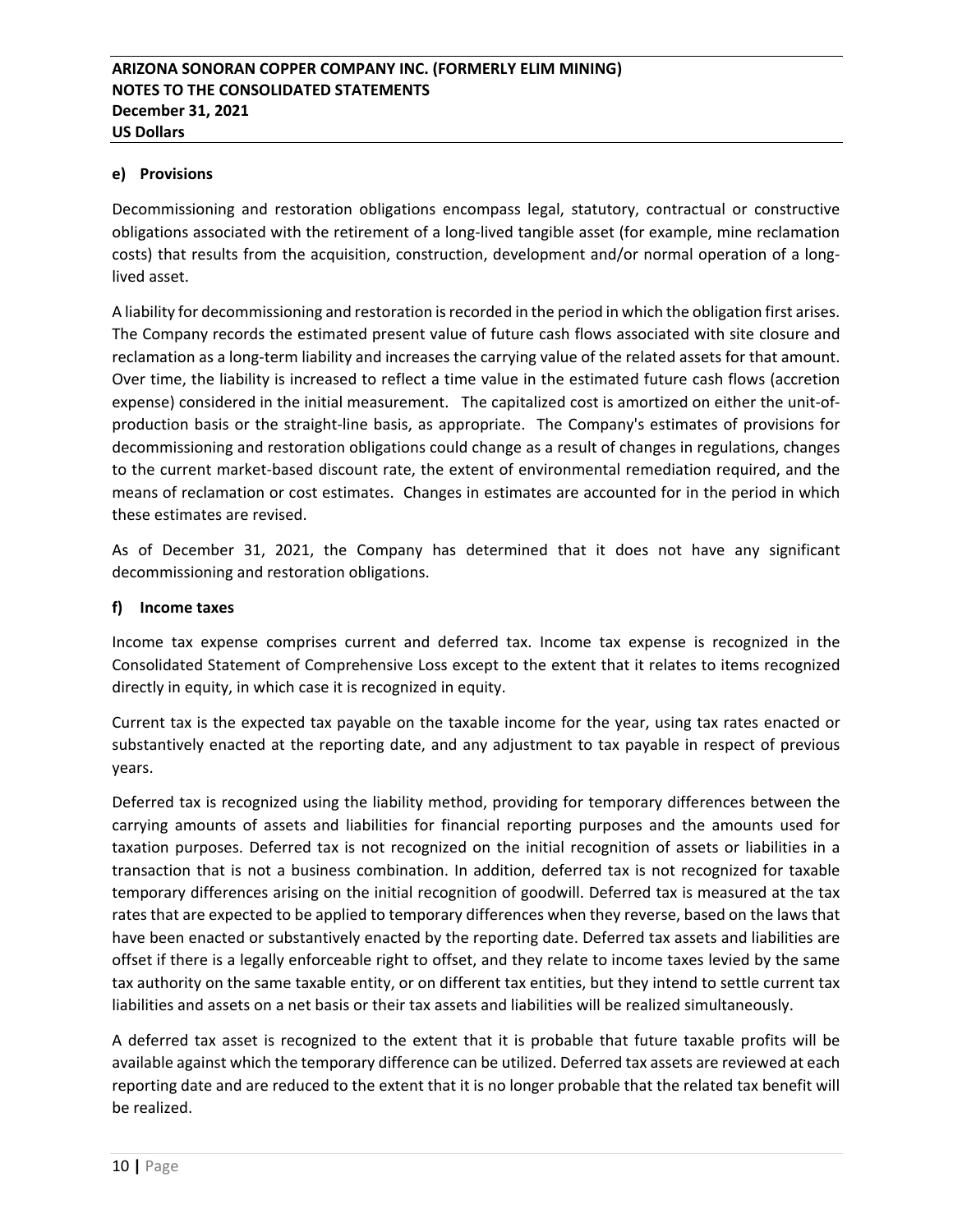#### **g) Financial instruments**

Financial instruments are recognized in the statement of financial position when the Company becomes a party to a contractual obligation. At initial recognition, the Company classifies and measures its financial instruments as one of the following:

- At amortized cost if they are held to collect contractual cash flows which solely represent payments of principal and interest;
- Otherwise, they are classified at fair value through profit or loss ("FVTPL").

Financial assets are derecognized when the rights to receive cash flows from the assets have expired or have been transferred and the Company has transferred substantially all risks and rewards of ownership. Financial liabilities are derecognized when the obligations specified in the contract are discharged, cancelled or they expire.

At each reporting date, the Company uses the expected credit losses model to assess the impairment of its loans and receivables. The expected losses represent possible outcomes weighted by the probability of their occurrence, and the model focuses on the risk of default rather than whether a loss has been incurred. If there has been a significant increase in credit risk, an allowance would be recognized in the statement of loss.

#### **h) Share-based payments**

The fair value of stock options granted to directors, officers, employees, and consultants is calculated using the Black Scholes option pricing model and are expensed over the vesting periods. If and when the stock options are exercised, the value attributable to the stock options is transferred to share capital.

The Company founders as well as several contractors have accepted Company stock in exchange for services. These transactions have been recorded, as required under IFRS 2, in equity of the Company with the offsetting entry going to stock-based compensation.

### **i) Earnings (loss) per share**

Basic earnings (loss) per share is computed by dividing the net earnings (loss) available to common shareholders by the weighted average number of shares outstanding during the reporting year. Diluted earnings per share is computed similar to basic earnings per share except that the weighted average shares outstanding are increased to include additional shares for the assumed exercise of stock options, warrants, and convertible debentures, if dilutive. The number of additional shares is calculated by assuming that outstanding stock options and warrants were exercised and that the proceeds from such exercises were used to acquire common stock at the average market price during the reporting periods.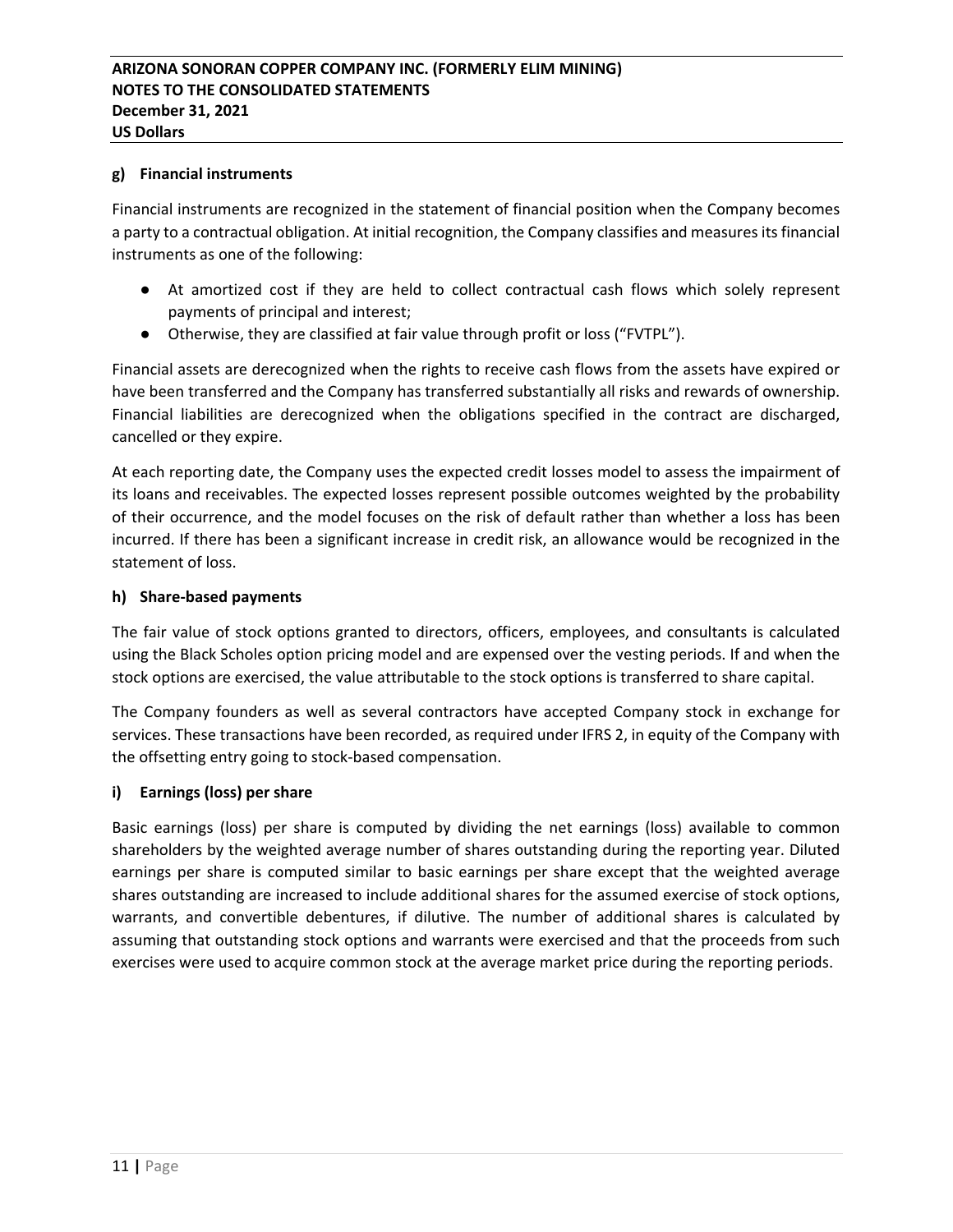#### **j) Comprehensive income**

Comprehensive income is the change in the Company's net assets that results from transactions, events and circumstances from sources other than the Company's shareholders and includes items that would not normally be included in net profit such as foreign currency translation adjustments for a subsidiary with a different functional currency. The Company's comprehensive income, components of other comprehensive income, and cumulative translation adjustments are presented in the Consolidated Statements of Loss and Comprehensive Loss and the Consolidated Statement of Changes in Equity.

#### **k) Related party transactions**

Parties are considered to be related if one party has the ability, directly or indirectly, to control the other party or exercise significant influence over the other party in making financial and operating decisions. Related parties may be individual or corporate entities. A transaction is considered to be a related party transaction when there is a transfer of resources or obligation between related parties.

#### **Note 4 - New accounting standards not yet adopted.**

#### *Property, Plant and Equipment*

Proceeds before Intended Use (Amendments to IAS 16): The amendments prohibit an entity from deducting from the cost of an item of property, plant, and equipment any proceeds from selling items produced while bringing that asset to the location and condition necessary for it to be capable of operating in the manner intended by management. This amendment is effective for the Company's annual reporting period beginning January 1, 2022, with early adoption permitted. The Company has noted that there is no impact of the adoption of this amendment on the financial statements.

#### *Presentation of Financial Statements - Classification of debt with covenants as current or non-current*

In October 2020, the International Accounting Standards Board published amendments to IAS 1 - Presentation of Financial Statements - Classification of debt with covenants as current or non-current. Under existing IAS 1 requirements, companies classify a liability as current when they do not have an unconditional right to defer settlement of the liability for at least twelve months after the end of the reporting period. As part of its amendments, the board has removed the requirement for a right to be unconditional and instead, now requires that a right to defer settlement must have substance and exist at the end of the reporting period. A company classifies a liability as non-current if it has a right to defer settlement for at least twelve months after the reporting period. This new requirement may change how companies classify their debt. The amendments clarify how a company classifies a liability that includes a counterparty conversion option, which could be recognized as either equity or a liability separately from the liability component under IAS 32. Generally, if a liability has any conversion options that involve a transfer of the company's own equity instruments, these would affect its classification as current or noncurrent. The board has now clarified that when classifying liabilities as current or non-current, a company can ignore only those conversion options that are recognized as equity. Therefore, companies may need to reassess the classification of liabilities that can be settled by the transfer of the company's own equity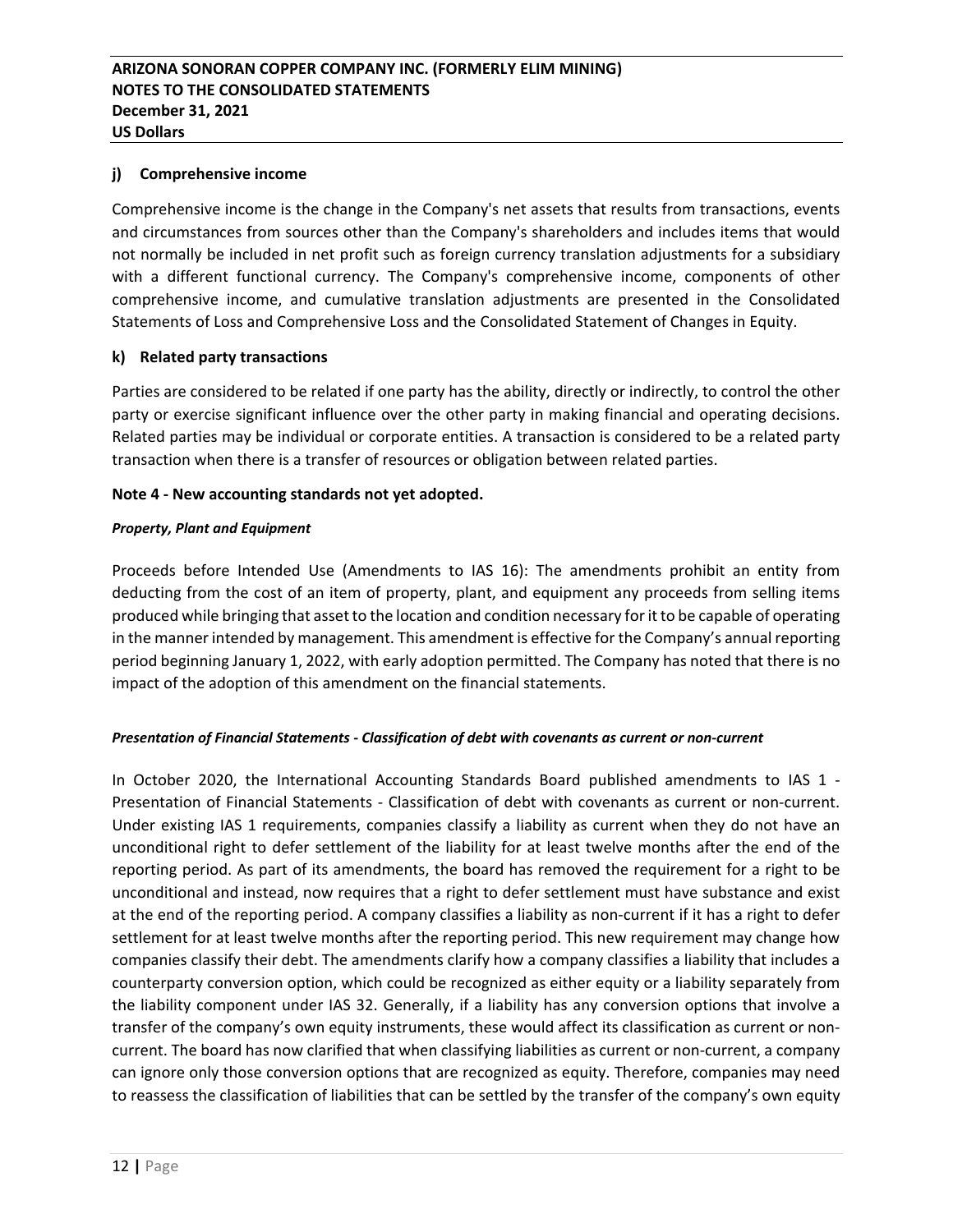instruments. The effective date is for annual periods beginning on or after January 1, 2023, with early adoption permissible. The Company is still considering the impact of the adoption of this amendment on the financial statements.

None of the other standards and amendments to standards and interpretations that have been issued but are not yet effective are expected to significantly affect the Company's consolidated financial statements.

### **Note 5 – Critical accounting judgements and key sources of estimation uncertainty**

The preparation of the financial statements in conformity with IFRS requires management to make judgments, estimates and assumptions that affect the application of policies, reported amounts and disclosures. Actual results could differ from those estimates, and these differences may be material.

The areas that require significant estimations or where measurements are uncertain are as follows:

a) Critical judgements in applying accounting policies

#### Exploration and evaluation assets

The application of the Company's accounting policy for exploration and evaluation assets requires judgment in determining whether it is likely that future economic benefits will flow to the Company, which may be based on assumptions about future events or circumstances. Estimates and assumptions made may change if new information becomes available. If, after the expenditure is capitalized, information becomes available suggesting that the recovery of the expenditure is unlikely, the amount capitalized is impaired in the statement of loss and comprehensive loss during the period the new information becomes available.

Factors considered in the assessment of impairment include, but are not limited to, whether there has been a significant adverse change in the legal, regulatory, accessibility, title, and environmental or political factors that could affect the assets' value; whether there has been an accumulation of costs significantly in excess of the amounts originally expected for the acquisition and development or cost of holding such assets; whether exploration activities produced results that are not promising such that no more work is being planned in the foreseeable future on mineral properties; and whether the Company has the necessary funds to be able to maintain its interest in the mineral properties.

Management has performed an impairment indicator assessment on the Company's exploration and evaluation assets and has concluded that no impairment indicators existed as at December 31, 2021.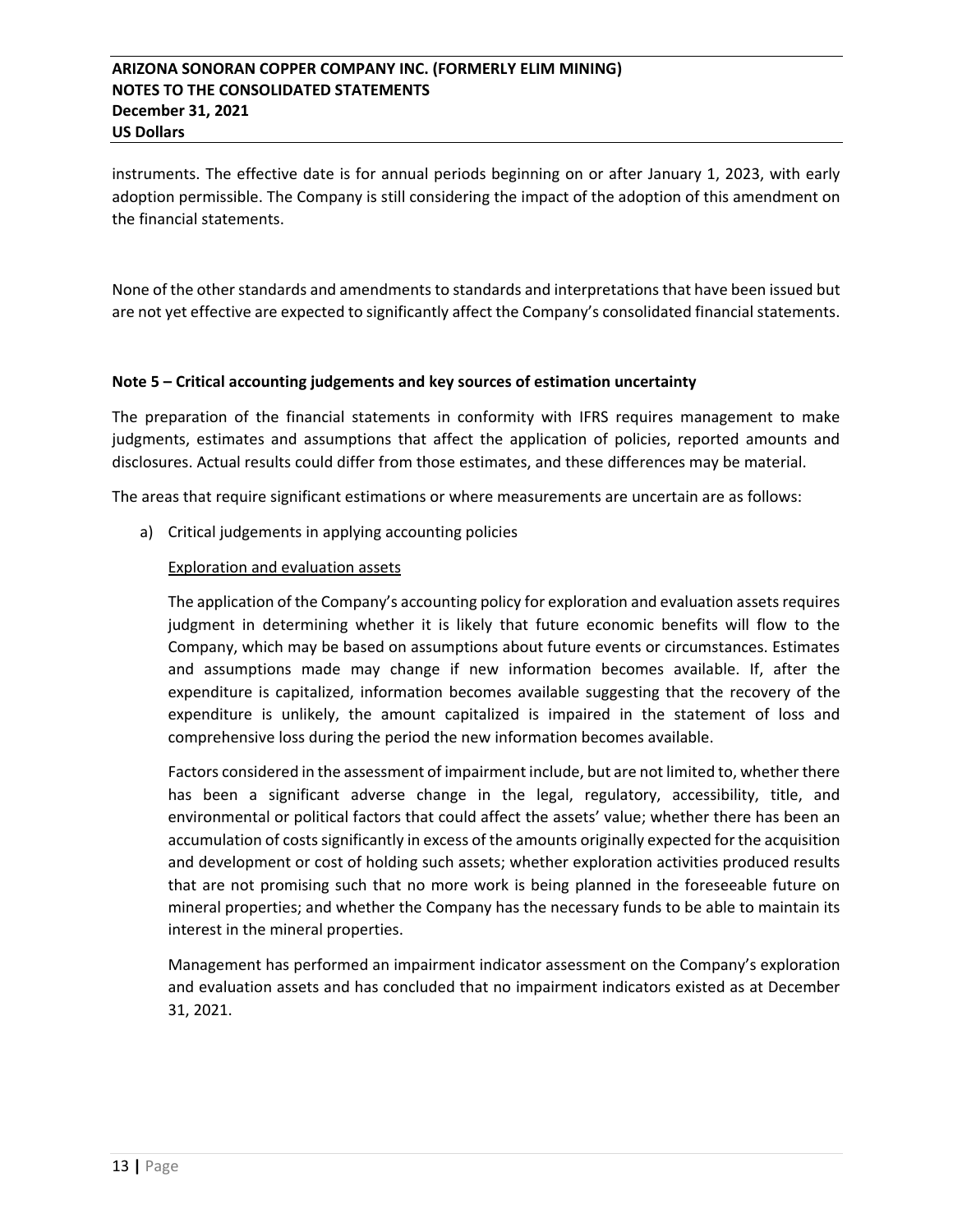#### Tembo Financing

In accordance with the substance of the contractual arrangement, convertible debentures are compound financial instruments which are accounted for separately by their components: a financial liability and an equity instrument. The identification of convertible debenture components is based on interpretations of the substance of the contractual arrangement and therefore requires judgment from management. The separation of the components affects the initial recognition of the convertible debenture at issuance and the subsequent recognition of interest on the liability component. The determination of the initial fair value of the liability is also based on a number of assumptions, including contractual future cash flows, discount factors, and the presence of any derivative financial instruments.

#### Mineral properties – net smelter royalty

Upon entering into a net smelter royalty ("NSR") arrangement linked to production at Cactus, management's judgment was required in assessing the appropriate accounting treatment for the transaction on the closing date and in future periods. We considered the specific terms of the arrangement to determine whether we have disposed of an interest in the reserves and resources of the operation or executed some other form of arrangement. This assessment considers what the counterparty is entitled to and the associated risks and rewards attributable to the counterparty over the life of the operation. These factors include the contractual terms related to the total production over the life of the mine, the percentage being sold, the allowable deductions and the commodity price referred to in the ongoing payment. Management concluded that the initial deposit and value associated with any subsequent amendments should be applied against the carrying value of the mineral interest.

#### **Note 6 – Financings**

### **a) Initial Public Offering**

On November 16, 2021, the Company completed an IPO. Upon closing, the Company issued 18,367,347 treasury shares together with a major shareholder who sold 699,171 shares through a secondary offering, at a price of CAD\$2.45 (US\$1.95) per share for gross proceeds of CAD\$45,000 (approximately US\$35,855). From the proceeds, \$5,000 relates to a part of the Tembo standby loan that was converted into equity, (Note 6c). The Company also incurred share issuance costs of CAD\$3,041 (approximately US\$2,426).

The Company's shares began trading on the TSX under the symbol "ASCU".

### **b) Tembo/RCF financing**

On July 10, 2020, the Company, Tembo Capital Mining GP III Fund ("Tembo"), and Resource Capital Fund ("RCF"), along with the assistance of Haywood Securities Inc. ("Haywood"), closed a \$19,100 financing (the "Financing") comprising the following components:

● \$5,093 equity investment (units comprising one share and one warrant);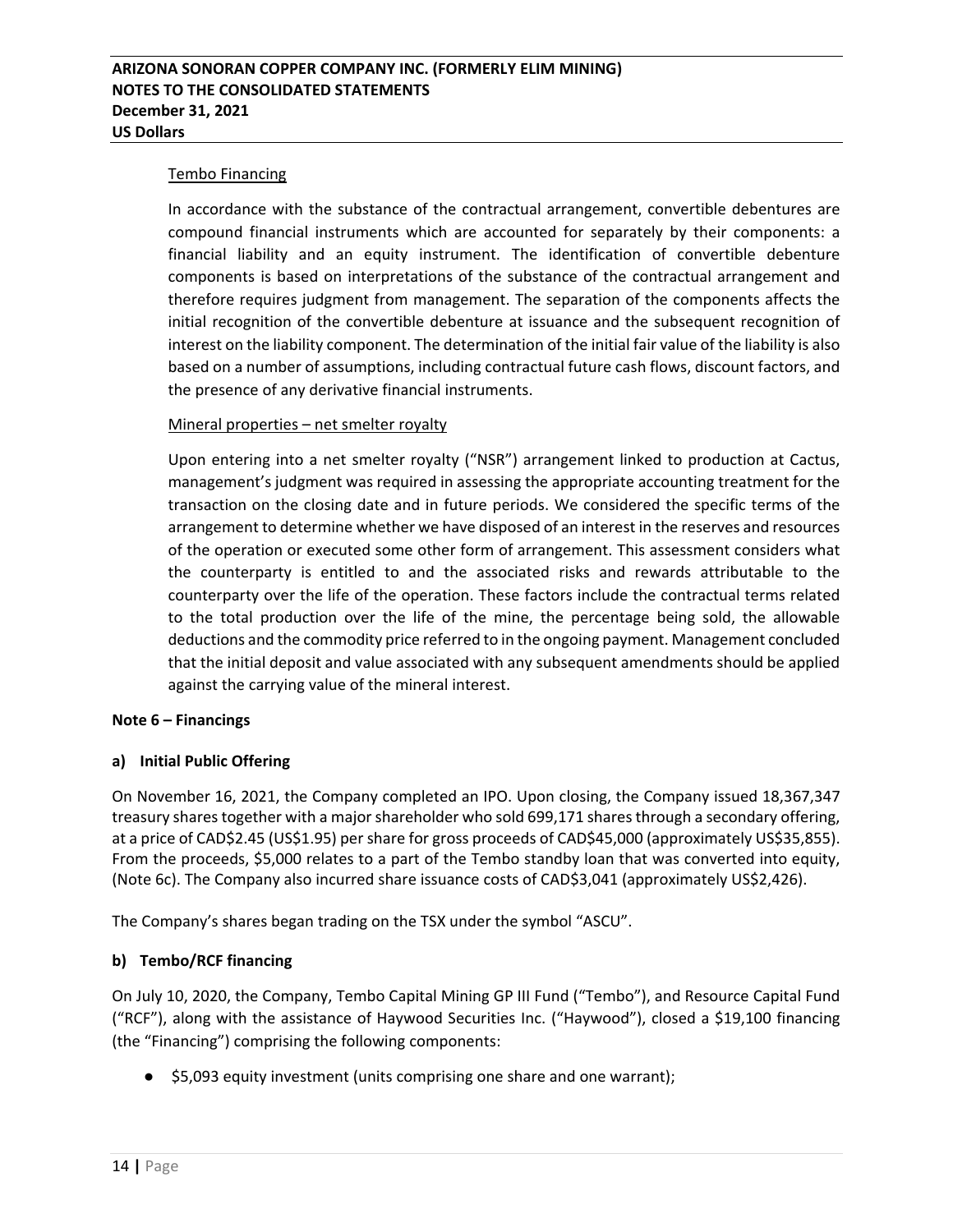- \$8,786 debenture loan bearing interest at a 12% annual rate (with a bonus 0.64% net smelter royalty "NSR"\*);
- \$5,094 purchase by Tembo and RCF of a 1.27% NSR; and
- \$127 purchase by Tembo and RCF of a 1.27% NSR purchase option with a \$8,786 exercise price;

\*All of the NSRs apply to the Company's mineral properties.

### Debenture loan

As part of the Financing, the Company received \$8,786 by issuing debenture notes payable (the "Debenture Loan") bearing interest at a 12% annual rate, fully secured by the Company and its subsidiaries, and a January 17, 2022 maturity date which was settled subsequent to year-end (see Note 20). The Company has the option to pay the quarterly interest in cash or in shares, whereby the shares would be issued by converting the interest owed at \$0.15 per share.

As part of the consideration for the Debenture Loan, a subsidiary of the Company provided a 0.64% NSR (the "Bonus NSR") to the lenders, which was determined to have a fair value of \$2,547 based on the purchase price for the 1.27% NSR. The Bonus NSR fair value amount was recorded as a transaction cost directly against the Debenture Loan with the offset credited to Mineral Properties on the Statement of Financial Position. In addition, \$779 of transaction costs were recorded against the debt.

#### 1.27% NSR Purchase Option

As part of the Financing, the Company sold an option for proceeds of \$127 whereby the option holders could acquire up to an additional 1.27% NSR in the Company's mineral properties through January 15, 2022 for \$8,786, which is the original amount of the Debenture Loan (the "NSR Purchase Option"). After deducting \$11 of transaction costs, the \$116 net proceeds were recorded to other long-term liabilities on the Statement of Financial Position. The \$116 net sale price was considered to be fair value.

On December 30, 2021, RCF exercised its portion of the NSR Purchase Option for \$1,886, their portion of the Debenture Loan. The NSR was obtained through a contractual arrangement in which the debenture loan owed to RCF was set off against the purchase price of the NSR.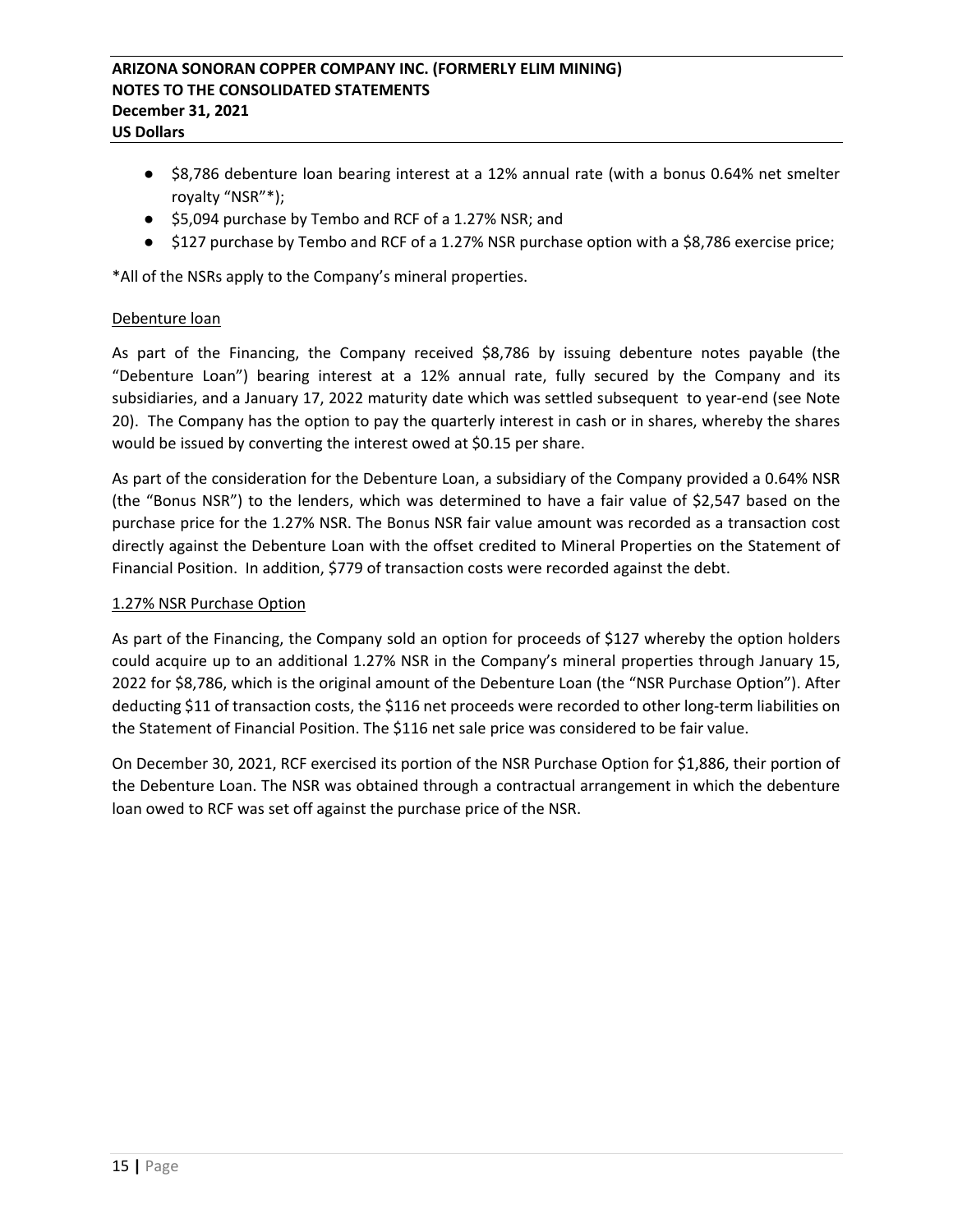#### **Debenture Loan**

|                                             | (\$)     |
|---------------------------------------------|----------|
| Proceeds                                    | 8,786    |
| Less: Bonus NSR                             | (2, 547) |
| Less: transaction costs                     | (779)    |
| Accretion                                   | 885      |
| Carrying Value, December 31, 2020           | 6,345    |
| Accretion                                   | 2,270    |
| Less: Setoff against NSR acquisition by RCF | (1,886)  |
| Carrying Value, December 31, 2021           | 6,729    |

Upon RCF exercising its NSR Purchase Option, an amount of \$24 of the \$116 purchase cost was recognized within Loss on Extinguishment and Modification of Debt in the Statement of Loss and Comprehensive Loss.

In addition, an amount of \$47 was recognized within Loss on Extinguishment and Modification of Debt in the Statement of Loss and Comprehensive Loss representing the difference between the carrying amount of the debt and the \$1,886 NSR exercise price.

#### 1.27% NSR

As part of the Financing, the Company sold a 1.27% NSR in its mineral properties for a \$5,094 investment. After deducting \$452 of transaction costs, the \$4,642 net proceeds were recorded to mineral properties on the Statement of Financial Position. The \$5,094 purchase price was considered to be fair value.

### **c) Tembo standby loan**

During September 2021, the Company drew on a standby loan agreement with Tembo, a shareholder. Under the terms of the agreement, Tembo advanced \$6,000 as a short-term loan to the Company repayable on December 31, 2021 with interest accruing at the rate of 8% per annum. The maturity date for both the principal and accrued interest was subsequently extended to July 31, 2023.

As consideration of the loan, the Company issued to Tembo 485,711 common shares valued at \$1,020. The value of each share was \$2.10 based on the most recently issued private placement.

During November 2021, \$5,000 of the short-term loan was converted into equity as part of the IPO. This conversion resulted in the extinguishment of the loan balance and the recognition of the remaining loan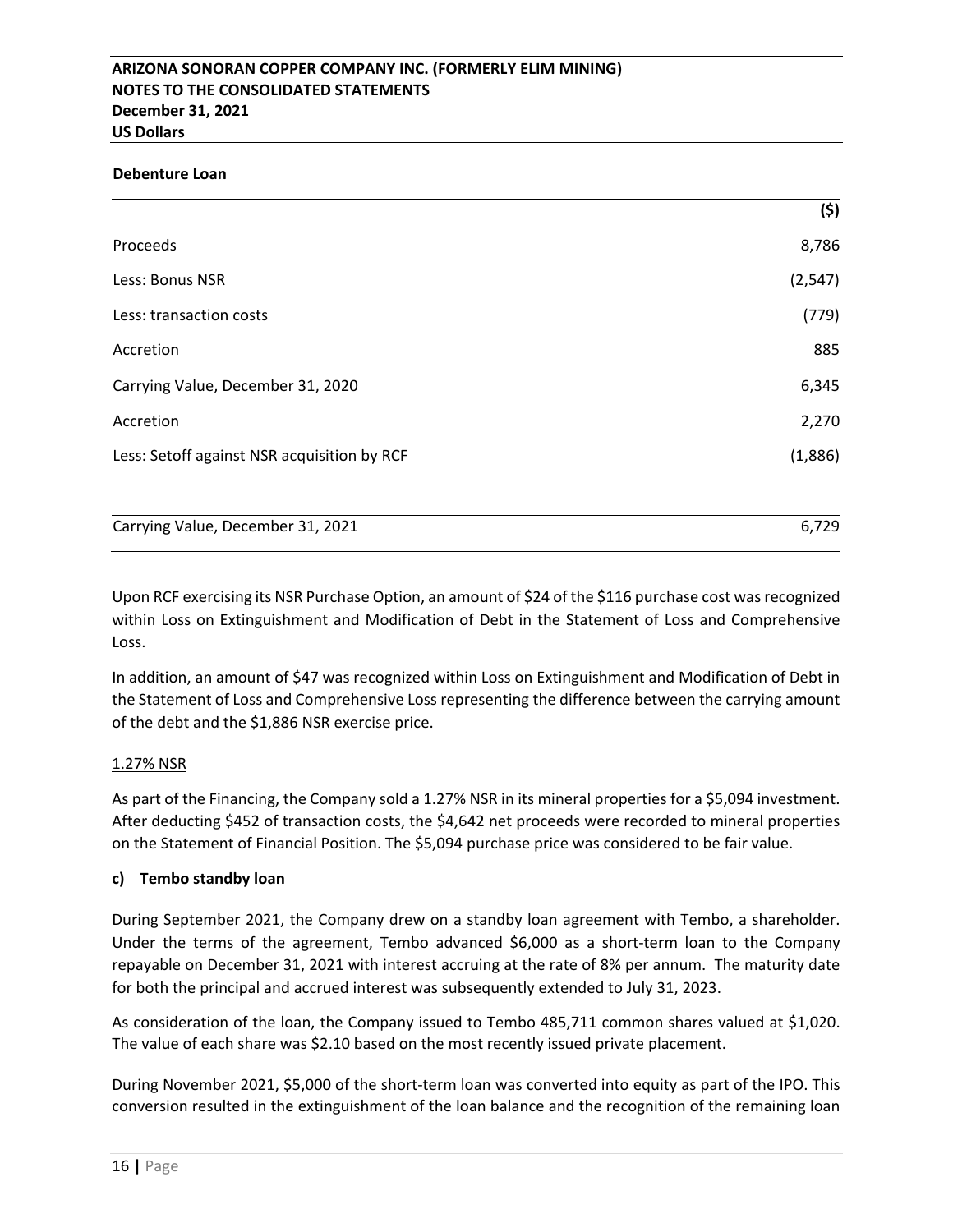balance at a fair value of \$944, both of which are reflected in the Statements of Loss and Comprehensive Loss. The remaining loan balance was discounted at the rate of 15% and shall continue to accrue interest at 8% until the maturity date.

The continuity of the loan is as follows:

|                                          | \$      |
|------------------------------------------|---------|
| Proceeds received                        | 6,000   |
| Value of shares issued to Tembo          | (1,020) |
| Loan balance converted to equity         | (5,000) |
| Loan balance derecognized                | (585)   |
| Fair value of the remaining loan balance | 944     |
| Accretion                                | 541     |
| Interest                                 | 82      |
| Balance, December 31, 2021               | 962     |

### **d) Other equity transactions**

During the year ended December 31, 2021, the Company raised a total of \$11,732 (2020: \$3,839) from private placements and exercises of warrants, options and pre-emptive rights (Note 13).

### **Note 7 – Property and equipment**

Properties known as AR Sacaton LLC, under the management of the ASARCO Multi-state Environmental Custodial Trust (the "Trust"), consisting of approximately 2,035 acres, were purchased for \$6,000, of which \$2,000 was deposited in an escrow account (see Note 11).

Additional properties have been purchased that were once part of the Sacaton Unit and are contiguous with the Trust properties. These properties consist of 423 acres as follows:

- From the Merrill Property Division, 160 acres to the south of the property, known as "Parks/Salyer", was purchased for \$1,600.
- From Copper Mountain, 263 acres made up of 5 parcels was purchased for \$2,600. Of this amount, the final payment of \$800 was paid on September 29, 2021.

The Trust properties were brought to the Company's attention by a consulting group TAGC Ventures LLC ("TAGC"). An initial amount of \$200 was paid on July 10, 2020. In addition, three incremental payments totaling \$1,100 are due to TAGC if the following performance achievements are met, as follows: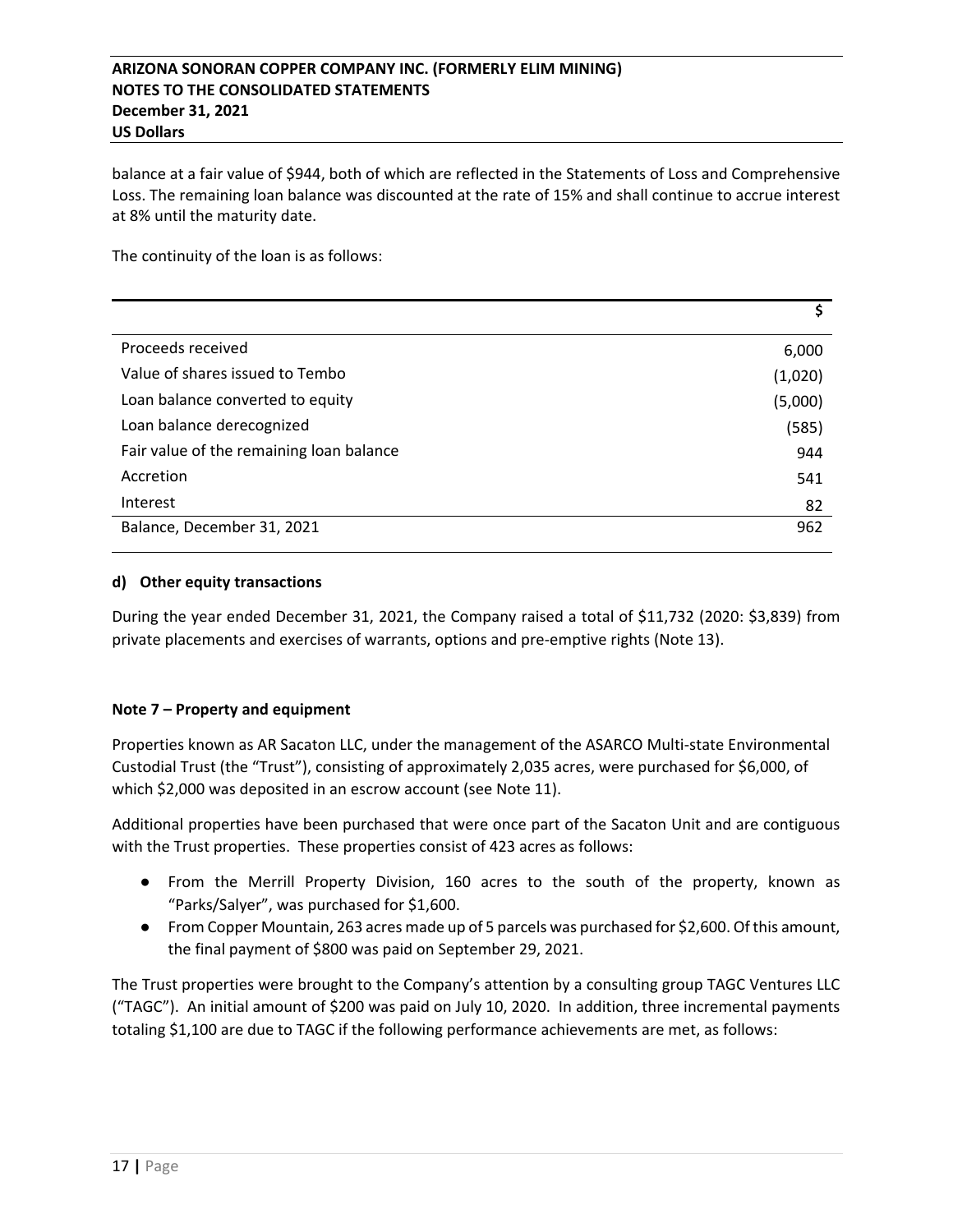# **ARIZONA SONORAN COPPER COMPANY INC. (FORMERLY ELIM MINING) NOTES TO THE CONSOLIDATED STATEMENTS December 31, 2021 US Dollars**

| Due upon completion of permitting              | \$300 |
|------------------------------------------------|-------|
| Due upon start of commercial production        | \$500 |
| Due upon first anniversary of production start | \$300 |

The founder's fee amounts are capitalized as part of the land acquisition costs above. The balance of payments will be recorded if and when the Company undertakes and completes the milestones stipulated in the agreement.

On February 2, 2021, and subsequently amended on May 17, 2021, the Company executed an agreement with Arcus Copper Mountain Holdings LLC and several other owners to purchase 750 acres of land adjacent to the Cactus Mine. The total purchase price of \$6,000 was paid during the year ended December 31, 2021.

On May 20, 2021, the Company's wholly owned subsidiary, Cactus 110 LLC, entered into an agreement with LKY/Copper Mountain Investments Limited Partnership LLP for an option to purchase 1,000 acres of land adjacent to the Cactus Mine. The agreement stipulates that the total purchase price of \$20,000 be paid in three separate disbursements: \$7,614 was paid on the closing date of February 10, 2022, \$7,500 on the first anniversary of the closing date, and the final \$5,000 on the fifth anniversary of the closing date. As of December 31, 2021, the Company had paid a total of \$500 in non-refundable deposits in connection with the LKY agreement which was applied toward the first of these disbursements due on the closing date.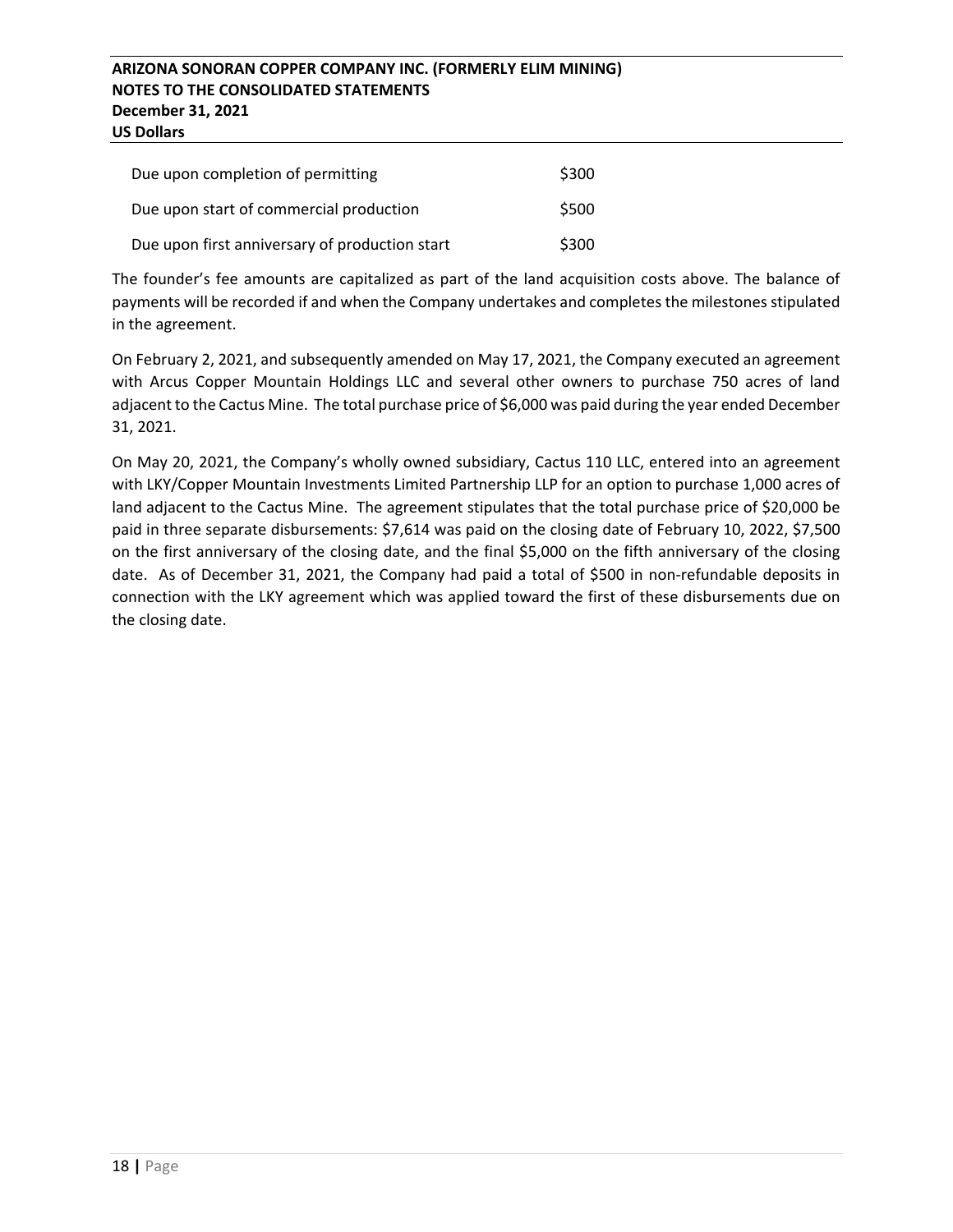Property and equipment comprises the following:

|                                            |             | Mine Fleet |                |       |
|--------------------------------------------|-------------|------------|----------------|-------|
|                                            |             | Light      | Office         |       |
|                                            |             | Vehicles   | Furniture      |       |
|                                            | Surface     | and        | and            |       |
|                                            | rights -    | Equipment  | Equipment      | Total |
|                                            | Land<br>(5) | (\$)       | (5)            | (5)   |
| Cost                                       |             |            |                |       |
| Balance as of 01/01/20                     | 478         |            | 9              | 487   |
| Additions/(Disposals)                      |             | 149        |                | 149   |
| Balance at 12/31/20                        | 478         | 149        | 9              | 636   |
|                                            |             |            |                |       |
| Accumulated depreciation, amortization and |             |            |                |       |
| impairment                                 |             |            |                |       |
| Balance as of 01/01/20                     |             |            |                |       |
| Additions                                  |             | (7)        | (9)            | (16)  |
| <b>Balance at 12/31/20</b>                 |             | (7)        | (9)            | (16)  |
| Net book value at 12/31/20                 | 478         | 142        | -              | 620   |
| Cost                                       |             |            |                |       |
| Additions                                  | 1,348       | 20         | $\overline{2}$ | 1,370 |
| <b>Balance at 12/31/21</b>                 | 1,826       | 169        | 11             | 2,006 |
| Accumulated depreciation, amortization and |             |            |                |       |
| impairment                                 |             |            |                |       |
| Additions                                  |             | (33)       |                | (33)  |
| <b>Balance at 12/31/21</b>                 |             | (40)       | (9)            | (49)  |
| Net book value at 12/31/21                 | 1,826       | 129        | $\overline{2}$ | 1,957 |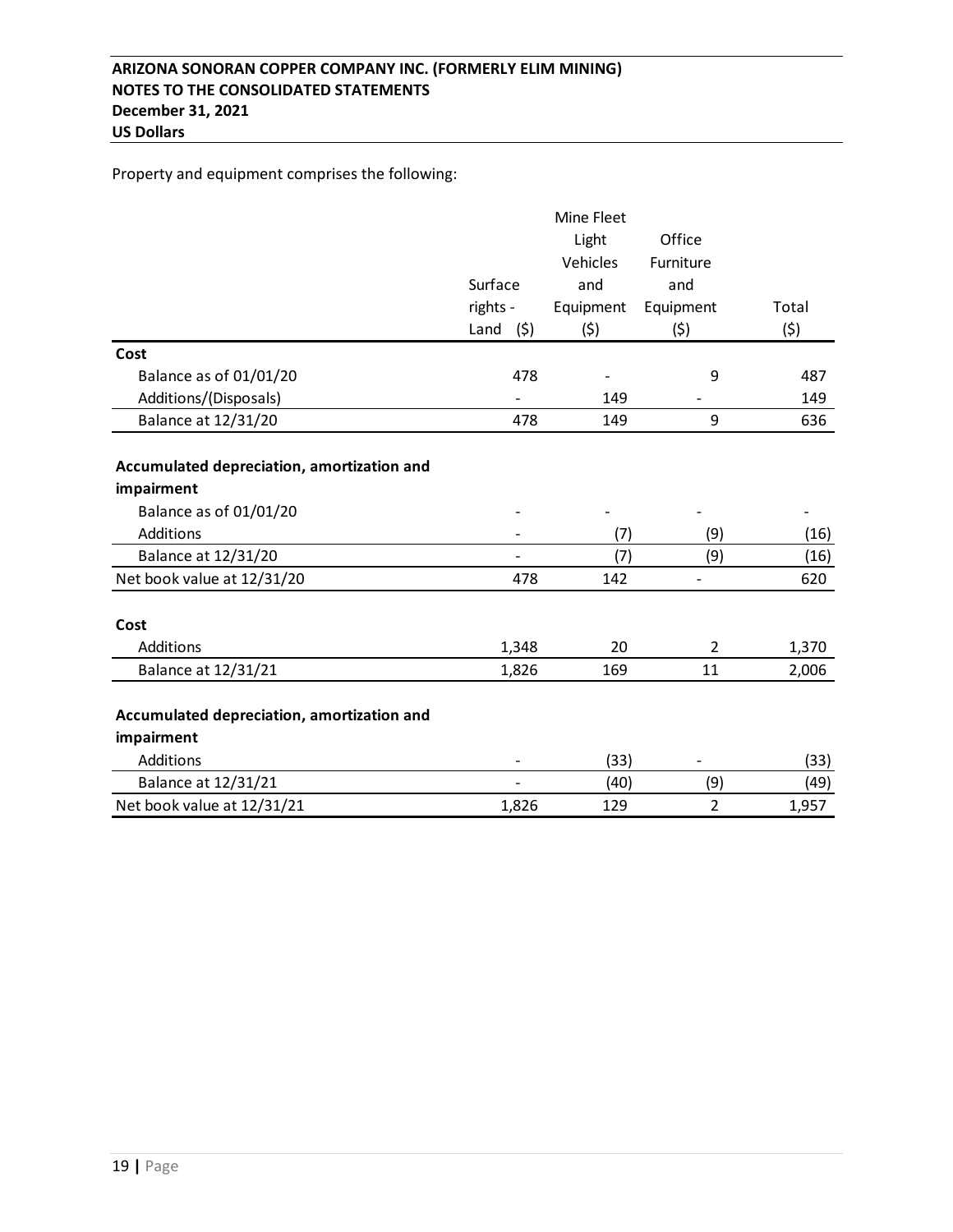#### **Note 8 - Exploration and Evaluation Assets**

The Company's Exploration and evaluation assets consist of capitalized exploration expenses on the mineral properties mentioned above as well as the mineral property that comprise the Sacaton consolidation.

Following is the detail of the mineral properties:

|                                           | Capitalized<br>Exploration<br><b>Costs Assets</b><br>(5) |
|-------------------------------------------|----------------------------------------------------------|
|                                           |                                                          |
| Balance as of 01/01/20                    | 11,537                                                   |
| Additions                                 | 5,218                                                    |
| <b>Disposals</b>                          | (6, 733)                                                 |
| Reclamation fund and additional land cost | (2,028)                                                  |
| Balance at 12/31/20                       | 7,994                                                    |
| Additions                                 | 18,385                                                   |
| Royalty option exercised                  | (1,886)                                                  |
| Balance at 12/31/21                       | 24,493                                                   |

|                    | 2021   |   | 2020  |
|--------------------|--------|---|-------|
| <b>Drilling</b>    | 4,800  |   | 2,793 |
| Exploration        | 12,171 |   | 1,162 |
| Salaries and wages | 876    |   | 627   |
| Operational        | 394    |   | 223   |
| Sample and assay   | 144    |   | 413   |
|                    | 18,385 | ¢ | 5,218 |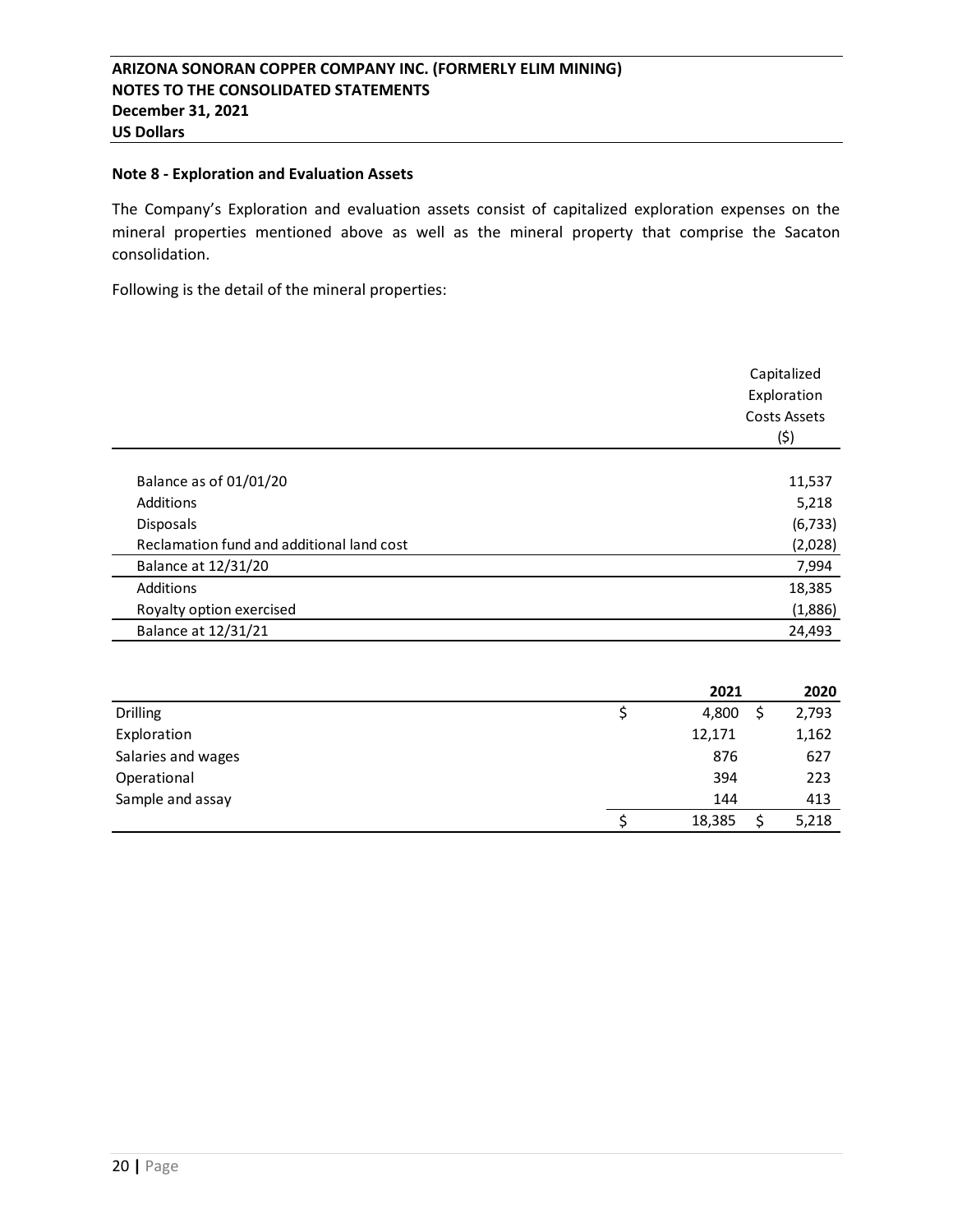#### **Note 9 – Leases**

During the year ended December 31, 2021, the Company recognized \$192 as lease obligations and rightof-use assets in connection with office leases in Arizona. Total future lease payments over 12 months were discounted using a rate of 15%, which is the Company's incremental borrowing rate.

A continuity of the Company's lease liability is as follows:

|                            | (\$) |
|----------------------------|------|
| Initial recognition        | 192  |
| Payments                   | (50) |
| Accretion                  |      |
| Balance, December 31, 2021 | 149  |
| Current portion            | (34) |
| Non-current portion        | 115  |

A continuity of the Company's right of use asset is as follows:

|                            | (5)  |
|----------------------------|------|
| Initial recognition        | 192  |
| Amortization               | (43) |
| Balance, December 31, 2021 | 149  |

#### **Note 10 – Accounts payable and accrued liabilities**

Accounts payable and accrued liabilities comprise the following:

|                     |       |  | December 31, December 31, |  |
|---------------------|-------|--|---------------------------|--|
|                     | 2021  |  | 2020                      |  |
| Trade payables      | 776 S |  | 1,270                     |  |
| Accrued liabilities | 1,613 |  | 2,330                     |  |
| Other payables      | 117   |  | 970                       |  |
|                     | 2,506 |  | 4,570                     |  |

#### **Note 11 – Asset Retirement Obligations**

Asset retirement obligations arise from the acquisition, construction and normal operation of mining property, plant and equipment, due to government controls and regulations that protect the environment and are primarily related to closure and reclamation of mining properties. The exact nature of environmental issues and costs, if any, which the Company may encounter in the future are subject to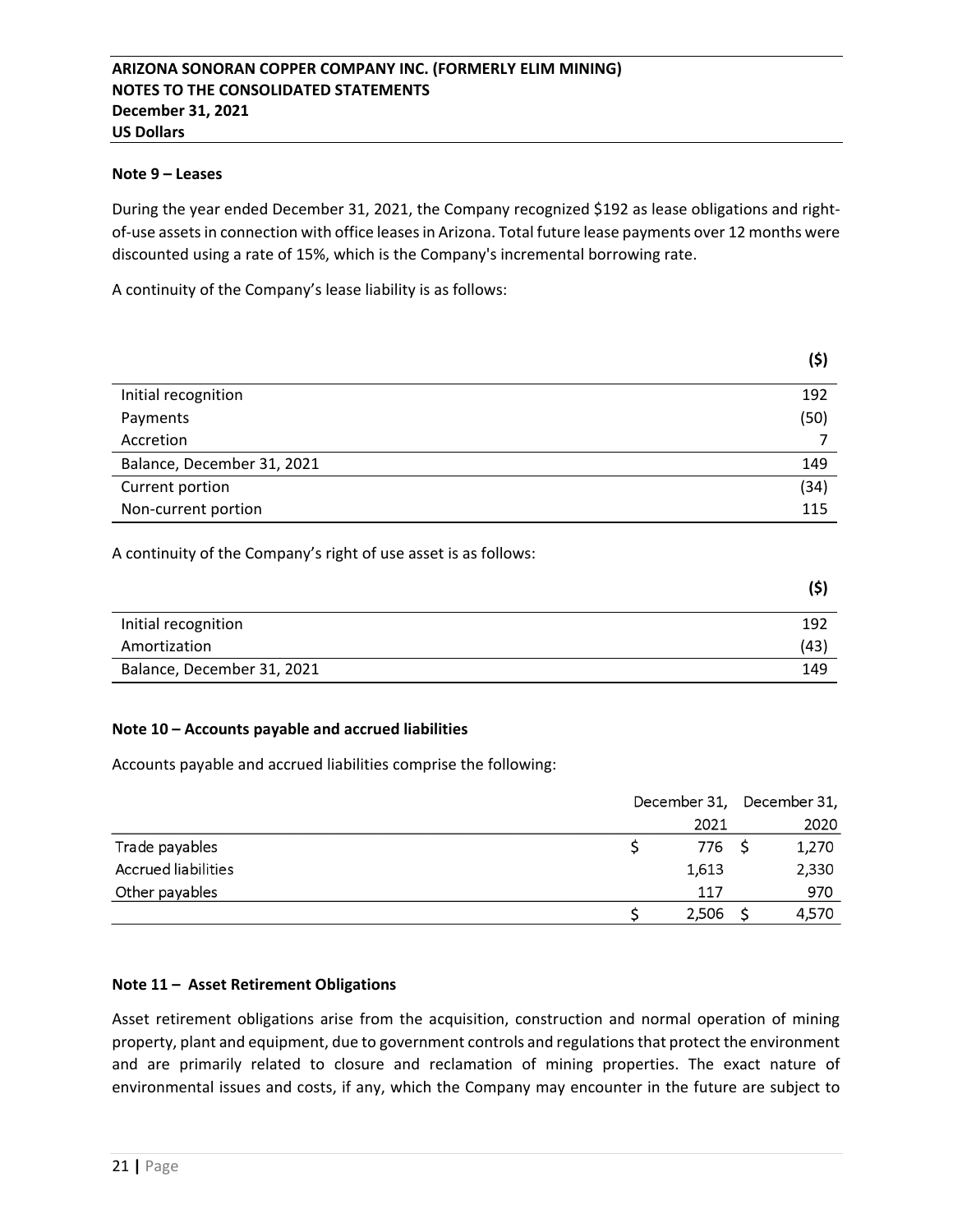change, primarily due to the unknown impact of technology changes and because of the changing character of environmental requirements that may be enacted by governmental authorities.

The mitigation of environmental risk was a key factor in the acquisition of the Cactus property. The purchase of the approximate 2,035-acre land parcel was finalized with the ASARCO Multi-state Environmental Custodial Trust (the "Trust") on July 13, 2020. The property clean-up has been completed and closure approvals are underway with the Arizona Department of Environmental Quality and the Environmental Protection Agency on behalf of the Department of Justice. The Company intends to revitalize this property, without assuming any of the past liability, and bring it back into production. An agreement with the Arizona Department of Environmental Quality was reached and executed on January 8, 2020, whereby ASCU will not be held liable for past environmental issues.

The Company had reached an agreement with the Trust whereby the current water pond that services activities at the mine site and the waste rock dump would not be closed until the Company made an economic decision whether to process the ore in the waste dump. As a result, \$2,000 of the \$6,000 acquisition price was deposited in an escrow account to be used to reclaim the waste rock dump if the Company decided that there is no economic benefit in processing it.

On March 24, 2021, the Company provided written notice to the Asarco Multi-State Environmental Custodial Trust that ASCU had elected to proceed towards reprocessing the overburden and waste rock materials in accordance with the escrow agreement executed on July 10, 2020 in connection with the acquisition. As a result of such election, the Trust was entitled to receive a distribution of all the escrowed funds subject to this agreement. Upon issuing such notice, the Company reclassified the \$2,000 escrow balance that had been recorded as additions to Mineral Properties.

Once future production plans are finalized and initiated, ASCU USA will be required to post a reclamation bond with the State of Arizona for future work. To date the Company does not have any reclamation liabilities.

### **Note 12 – Capital Management**

The Company considers its capital to consist of debt and equity, the latter comprising share capital, reserves, and deficit. The Company's objectives are to ensure sufficient financial flexibility to achieve the ongoing business objectives including funding of future growth opportunities, pursuit of accretive opportunities, and to maximize shareholder return through enhancing the share value.

The Company manages its capital through its budgeting and forecasting processes. The Company reviews its working capital and forecasts its future cash flows based on operating expenditures, and other investing and financing activities.

To maintain its objectives, the Company may issue new shares, adjust capital spending, acquire, or dispose of assets. There is no assurance that these initiatives will be successful.

The Company is currently not exposed to any externally imposed capital requirements.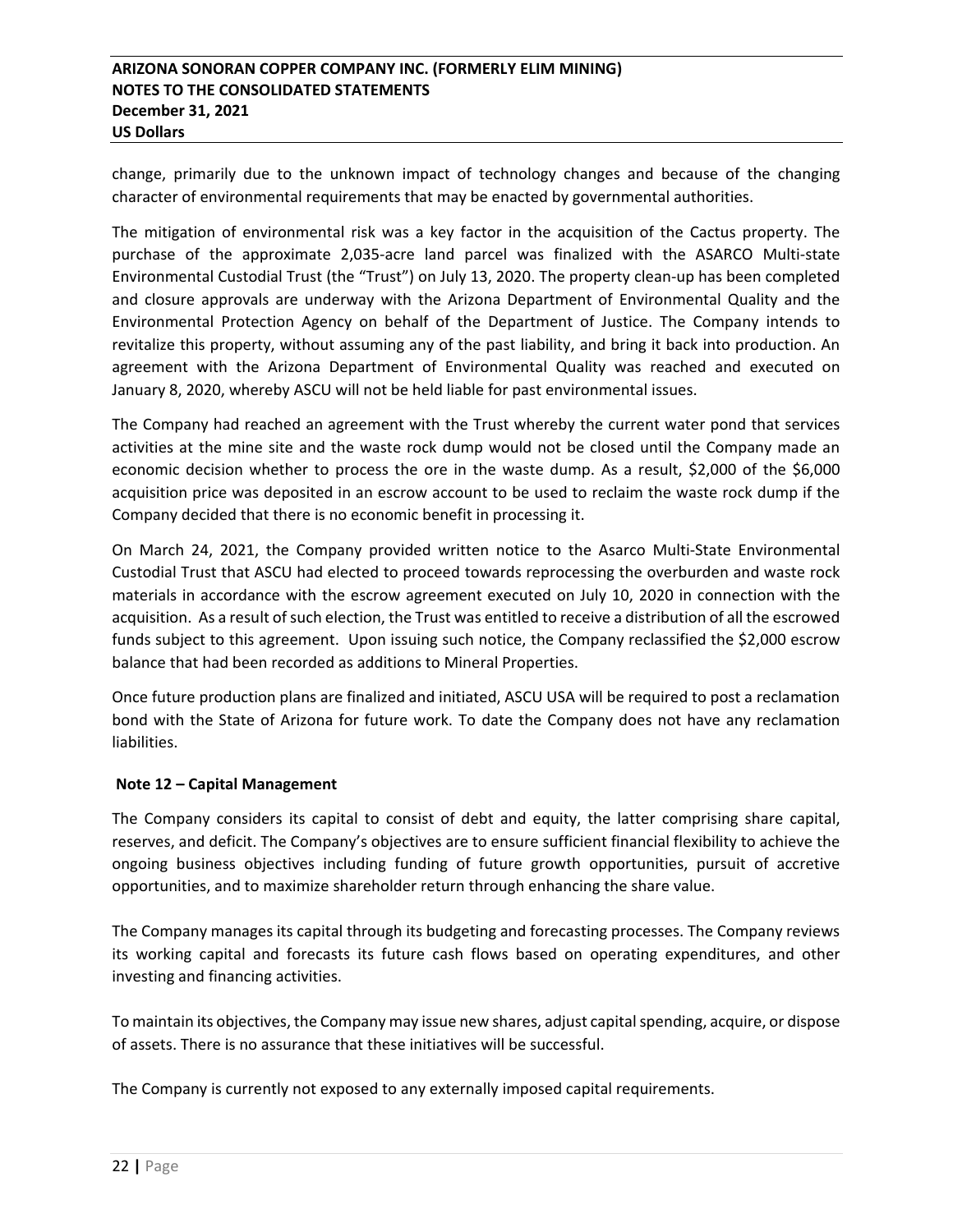#### **Note 13 – Equity**

a) Authorized

The Company is authorized to issue an unlimited number of common shares without par value. As at December 31, 2021, there were 70,819,420 common shares outstanding (December 31, 2020 – 34,308,395 common shares outstanding).

#### b) Issued Shares

The Company had the following share transactions during the year ended December 31, 2020

- During January 2020, the Company issued 41,667 shares with a fair value of \$50 to a significant shareholder to act as a guarantor for short-term financing.
- During February 2020, the Company issued 10,417 shares for services valued at \$13.
- During March 2020, the Company issued 22,508 shares for gross proceeds of \$27.
- During April 2020, the Company issued 9,169 shares for services valued at \$11.
- During June and July 2020, the Company issued 1,091,667 shares with a fair value of \$156 pursuant to the conversion of \$262 debt.
- During July 2020, the Company issued 11,318,519 shares, and 844,444 broker shares, with a fair value of \$3,590 and \$268 respectively pursuant to the Financing. Transaction costs associated with these issuances were \$319.
- During October 2020, the Company paid financing interest of \$242 by issuing 538,333 shares priced at \$0.15 per share as prescribed in the Tembo and RCF loan agreements.
- During October 2020, the Company issued 395,556 common shares with a fair value of \$178 for directors' fees.
- During December 2020, the Company completed a private placement by issuing 4,235,089 shares for gross proceeds of \$3,812 and 530,196 common shares with a fair value of \$239 for services. Transaction costs associated with these issuances were \$296.

The Company had the following share transactions during the year ended December 31, 2021:

- During January 2021, the Company issued 124,444 common shares for directors' fees outstanding as of December 31, 2020 of \$56. The fair value of the shares issued was \$0.90 per share, or \$112, resulting in a loss on debt extinguishment of \$56. Also, during January, the Company issued 3,333 common shares to an employee for proceeds of \$3.
- During February 2021, the Company settled financing interest of \$269 by issuing 596,851 shares. The fair value of the shares issued was \$0.90 per share, or \$537, resulting in a loss on extinguishment of debt of \$269.
- During March 2021, the Company completed a private placement by issuing 2,119,454 common shares for gross proceeds of \$1,907. Transaction costs associated with these issuances were \$16.
- During March 2021, the Company issued 4,632,621 common shares for gross proceeds of \$4,169 as a result of Tembo and RCF exercising their pre-emptive rights
- During May 2021, the Company issued 48,125 common shares with a value of \$72 pursuant to an employment agreement.
- During June 2021, the Company issued 114,583 common shares to an employee for gross proceeds of \$28. These shares were issued below fair value, resulting in an additional \$144 being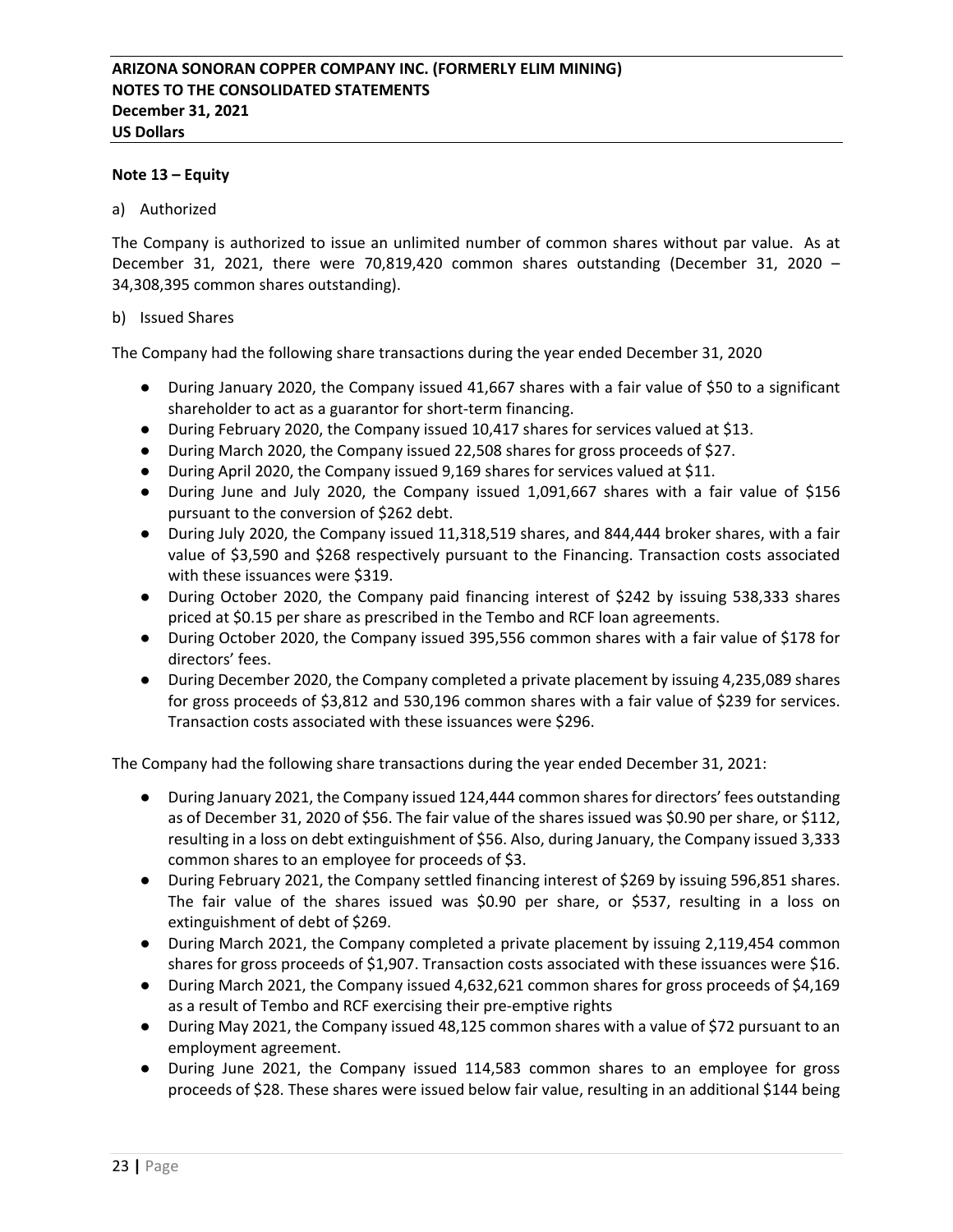recorded as share-based compensation. Also, during June 2021, the Company issued 98,750 common shares with a value of \$207 pursuant to an employment agreement.

- During July 2021, the Company issued 238,095 common shares to an employee for gross proceeds of \$500. Also, during July 2021, the Company issued 6,666,667 common shares with a value of \$4,000 through a warrants exercise.
- The Company also issued 184,255 common shares in July 2021 to an employee as part of an options and restricted stock unit exercise for proceeds of \$58.
- During September 2021, the Company issued 1,777,777 common shares for proceeds of \$1,067 through a warrant exercise. Also, during September 2021, the Company issued 485,711 common shares with a value of \$1,020 as part of the consideration of a loan from Tembo (Note 6c).
- During November 2021, the Company issued 1,053,012 common shares with a value of \$1,200 as part of an employee restricted stock unit exercise.
- During November 2021, the Company issued 18,367,347 common shares with a value of \$35,855 as part of an IPO. Included in the IPO shares issued was shares with a value of \$5,000 that were part of a debt-to-equity conversion of the Tembo standby loan (Note 6c).

# c) Stock Options

The Company established a stock option plan which is authorized to grant a combination of stock options and restricted shares up to 10% of the total number of common shares issued and outstanding at any given time.

During the year ended December 31, 2021, the Company granted 530,481 (2020: 1,320,799) stock options to directors and officers of the Company with a weighted average exercise price of \$1.66. The total fair value of the options granted was \$538 (2020: \$439).

As at December 31, 2021, the Company has the following stock options outstanding and exercisable:

|                            | <b>Number of</b><br>options<br>outstanding |   | <b>Weighted average</b><br>exercise price |
|----------------------------|--------------------------------------------|---|-------------------------------------------|
| Balance, December 31, 2020 | 1,320,799                                  | Ş | 0.45                                      |
| Granted                    | 530,481                                    |   | 1.66                                      |
| Exercised                  | (128, 979)                                 |   | 0.45                                      |
| Balance, December 31, 2021 | 1,722,301                                  | S | 0.77                                      |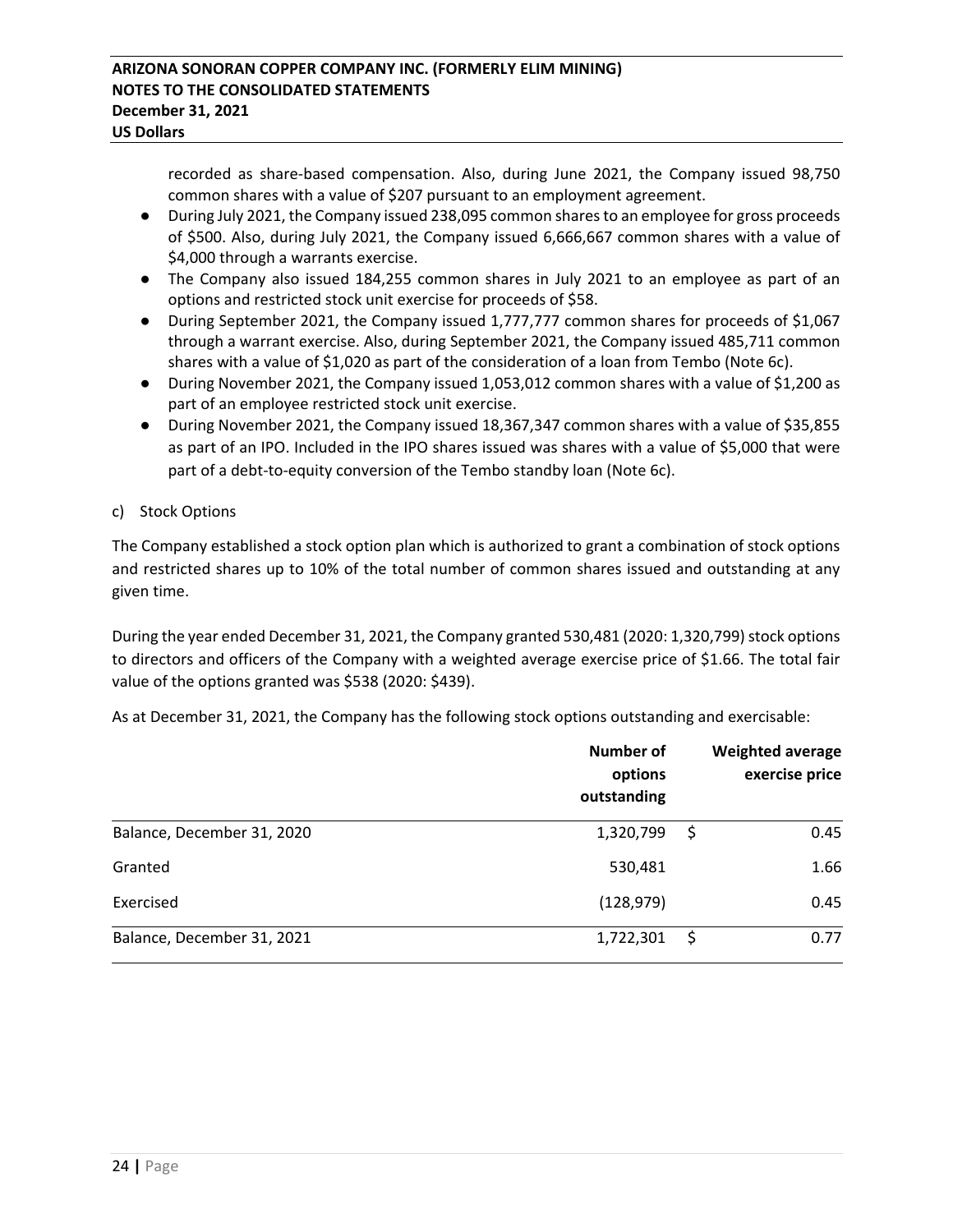|                   |                    |                 | December 31, | December 31, |
|-------------------|--------------------|-----------------|--------------|--------------|
|                   |                    | <b>Exercise</b> | 2021         | 2021         |
| Date of grant     | <b>Expiry date</b> | price           | outstanding  | exercisable  |
| July 20, 2020     | July 20, 2025      | \$0.45          | 946,175      | 776,287      |
| October 2, 2020   | October 2, 2025    | \$0.45          | 116,666      | 116,666      |
| November 12, 2020 | November 12, 2025  | \$0.45          | 85,986       | 68,788       |
| December 14, 2020 | December 14, 2025  | \$0.45          | 42,993       | 42,993       |
| January 4, 2021   | January 4, 2026    | \$0.90          | 107,649      | 86,119       |
| May 27, 2021      | January 4, 2026    | \$1.50          | 172,832      | 74,698       |
| July 6, 2021      | July 6, 2026       | \$2.10          | 250,000      | 83,334       |
|                   |                    |                 | 1,722,301    | 1,248,885    |

Details of stock options outstanding as at December 31, 2021 are as follows:

As at December 31, 2021, outstanding stock options had a weighted average remaining life of 3.8 years (December 31, 2020 – 4.6).

The following Black Scholes assumption were used in the valuation of stock options granted during the year ended December 31, 2021:

**December 31, 2021** 

| Annualized volatility  | 75%            |
|------------------------|----------------|
| Expected life in years | 4.6 to 5 years |
| Dividend rate          | 0.00%          |
| Risk-free rate         | 0.39% to 0.95% |
| Forfeiture rate        | 0.00%          |

Total stock-based compensation recognized related to stock options during the year ended December 31, 2021 was \$483 (2020 - \$292).

d) Restricted Share Units (RSUs)

The Company established a restricted share plan ("RSUs") plan which is authorized to grant a combination of stock options and restricted shares up to 10% of the total number of common shares issued and outstanding at any given time.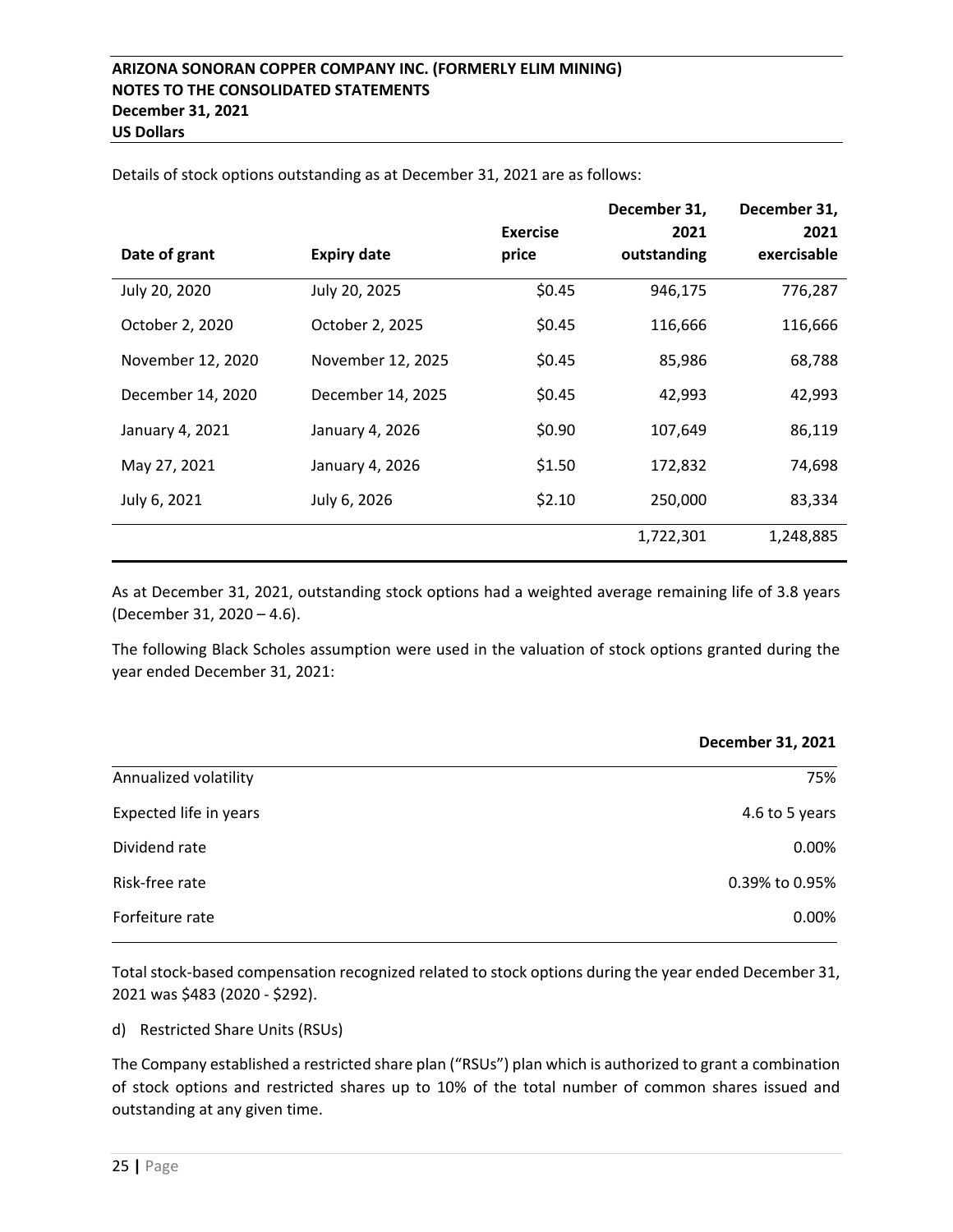The RSUs can be settled in either cash, shares, or a combination thereof at the sole discretion of the Company. Such a decision is to be made on each vesting date. The Company considers these RSUs as equity-settled share-based payments.

During the year ended December 31, 2021, the Company awarded 702,379 RSUs (2020: 547,486) to the directors and officers of the Company. The fair value of the RSUs awarded was \$845 (2020: \$246). The RSU's were valued based on the average estimated share price as at the date of grant of \$1.00.

As at December 31, 2021, the Company had 141,577 RSUs outstanding (December 31, 2020 – 547,486) of which Nil were vested (December 31, 2020 – 164,246).

Total stock-based compensation recognized related to RSUs during the year ended December 31, 2021 was \$1,179 (2020 - \$144).

e) Deferred Share Units (DSUs)

On November 25, 2021, the Company granted 73,750 DSUs to the directors of the Company. The DSUs granted to the holders are to be held in a deferred share unit account until they become payable to the DSU holder on their termination date as a director. The fair value of each DSU was estimated using CAD \$1.98 (US\$1.56) which was the stock price of the Company's common shares on the date of the grant. The Company recognized a total of \$115 as share-based payments expense for the award of the DSUs during the period ended December 31, 2021.

f) Warrants

On May 8, 2020, the Company issued 1,270,602 warrants, and 34,716 broker warrants, with a fair value of \$48 and \$1, respectively.

During June and July 2020, the Company issued 1,091,664 warrants with a fair value of \$108 pursuant to the conversion of debt.

In July 2020, the Company issued 8,488,890 warrants, and 1,777,777 broker warrants, with a fair value of \$1,370 and \$315, respectively, pursuant to the Tembo/RCF financing (see Note 6(b)).

During June, July and September 2021, the Company issued a total of 2,498,421warrants with exercise prices between \$0.30 and \$2.10 for a period of three years. The Company also issued 6,666,666 and 1,777,777 shares from the exercise of warrants for proceeds of \$4,000 and \$1,067 respectively.

During the year ended December 31, 2021, in exchange for employment services, the Company issued 114,583 (2020: Nil) warrants with a fair value of \$148 (2020: \$Nil).

As at December 31, 2021, the Company has the following warrants outstanding: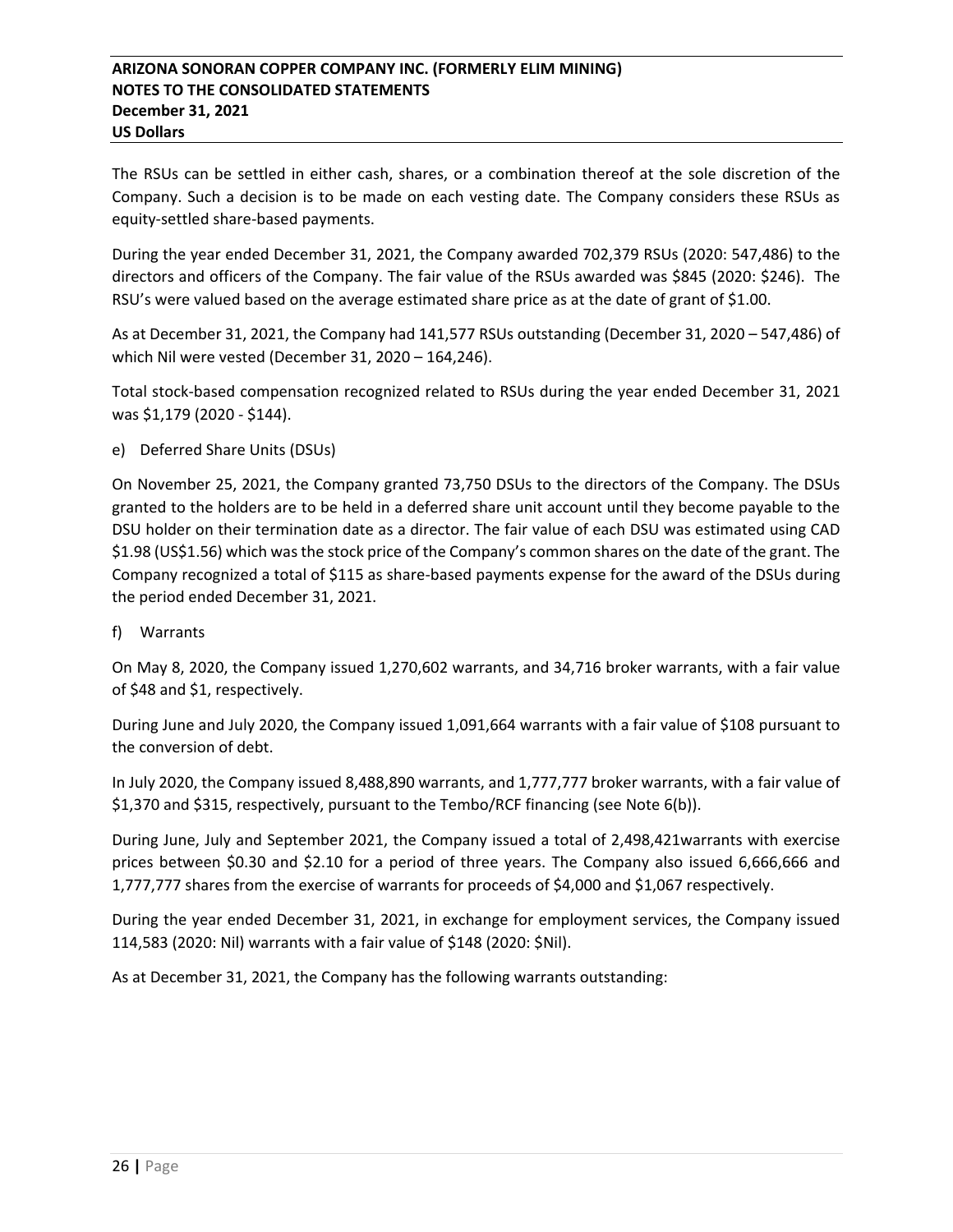# **ARIZONA SONORAN COPPER COMPANY INC. (FORMERLY ELIM MINING) NOTES TO THE CONSOLIDATED STATEMENTS December 31, 2021 US Dollars**

|                            | <b>Number of</b><br>warrants<br>outstanding | Weighted<br>average exercise<br>price |
|----------------------------|---------------------------------------------|---------------------------------------|
| Balance, December 31, 2019 | $\overline{\phantom{a}}$                    |                                       |
| <b>Issued</b>              | 12,663,648                                  | 0.56                                  |
| Balance, December 31, 2020 | 12,663,648                                  | \$<br>0.56                            |
| <b>Issued</b>              | 2,498,421                                   | 1.88                                  |
| Exercised                  | (8,444,443)                                 | 0.60                                  |
| Balance, December 31, 2021 | 6,717,626                                   | \$<br>1.00                            |

As at December 31, 2021 the Company had warrants outstanding to acquire common shares of the Company as follows:

| <b>Expiry Date</b> | <b>Exercise Price</b> | <b>Number of warrants</b><br>December 31, 2021 | <b>Number of warrants</b><br><b>December 31, 2020</b> |
|--------------------|-----------------------|------------------------------------------------|-------------------------------------------------------|
| May 8, 2023        | \$0.45                | 1,305,318                                      | 1,305,318                                             |
| June 15, 2023      | \$0.30                | 916,664                                        | 916,664                                               |
| June 26, 2023      | \$0.30                | 125,000                                        | 125,000                                               |
| July 8, 2023       | \$0.30                | 50,000                                         | 50,000                                                |
| July 10, 2023      | \$0.60                | 1,822,223                                      | 8,488,889                                             |
| July 27, 2023      | \$0.60                |                                                | 1,777,777                                             |
| June 8, 2024       | \$0.30                | 114,583                                        |                                                       |
| July 6, 2024       | \$1.95                | 2,222,222                                      |                                                       |
| September 8, 2024  | \$2.10                | 161,616                                        |                                                       |
|                    |                       | 6,717,626                                      | 12,663,648                                            |

As of December 31, 2021, outstanding warrants had a weighted average remaining life of 2.0 years (December 31, 2020 – 2.5 years).

The following Black Scholes assumption were used in the valuation of warrants granted during the nine months ended December 31, 2021:

#### **December 31, 2021**

| Annualized volatility  | 75%     |
|------------------------|---------|
| Expected life in years | 3 years |
| Dividend rate          | 0.00%   |
| Risk-free rate         | 0.58%   |
| Forfeiture rate        | 0.00%   |

Expected stock price volatility was estimated based on stock price volatility of a group of publicly listed companies involved in mineral exploration.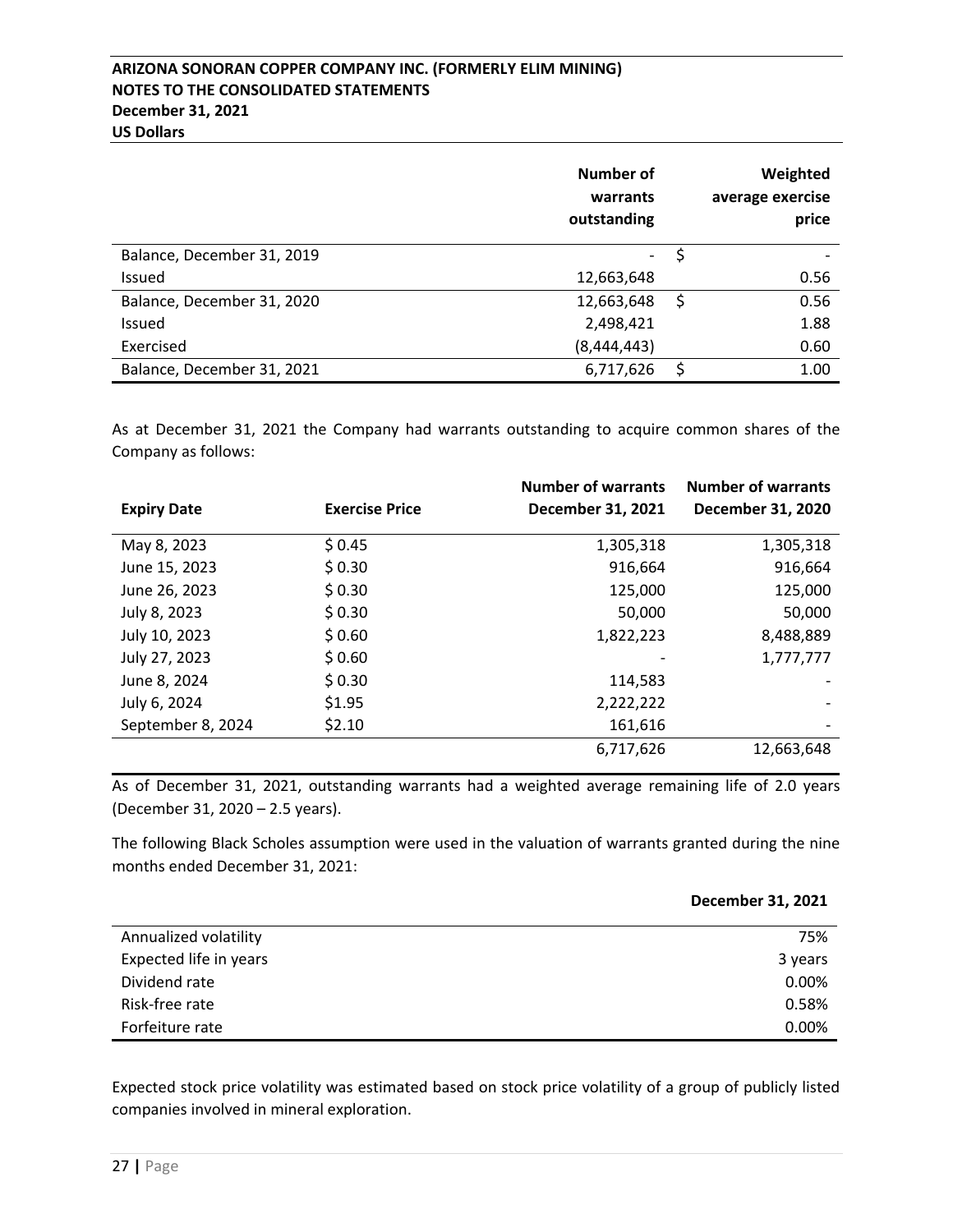#### **Note 14 - Related Party Transactions**

Parties are related if one party has the ability, directly or indirectly, to control the other party or exercise significant influence over the other party in making financial and operating decisions. Related parties may be individuals or corporate entities. A transaction is a related party transaction when there is a transfer of resources or obligations between related parties.

Tembo and RCF are shareholders and warrant holders in the Company. In connection with the Tembo/RCF financing (Note 6(b)), 538,333 common shares were held with a fair value of \$242 pursuant to the financing interest. As at December 31, 2021, carrying values of \$6,729 (2020: \$4,983) and \$Nil (2020: \$1,362) in debentures was payable to Tembo and RCF, respectively.

During the year ended December 31, 2021, 469,856 and 126,995 common shares were issued to Tembo and RCF, respectively, to settle financing interest. An additional 4,149,553 and 483,068 common shares were issued to Tembo and RCF, respectively, as a result of the exercising of pre-emptive rights.

During the year ended December 31, 2021, 1,117,045 (2020: 447,638) common shares were issued to directors and officers for services.

During the year ended December 31, 2021, 342,796 (2020: 720,000) common shares were issued to directors and officers for gross proceeds of \$373 (2020: \$400).

Total director fees for the year ended December 31, 2021, were \$466 (2020: \$250).

The remuneration of the president and chief executive officer, chief financial officer, and chief operating officer (collectively, the key management personnel) was as follows:

| Year ended December                           |       | Year ended<br>31, 2021 December 31, 2020 |
|-----------------------------------------------|-------|------------------------------------------|
|                                               | (\$)  | (5)                                      |
| Salaries and wages                            | 1,070 | 920                                      |
| Salaries and wages capitalized as exploration | 428   |                                          |
| Share-based compensation*                     | 1,693 | 112                                      |
| Directors' fees                               | 466   | 250                                      |
|                                               | 3,657 | 1,282                                    |

\*Share-based compensation includes shares issued for services, stock options and RSUs.

As at December 31, 2021, \$187 was owed to the Company by key management personnel (2020 – \$400 payable).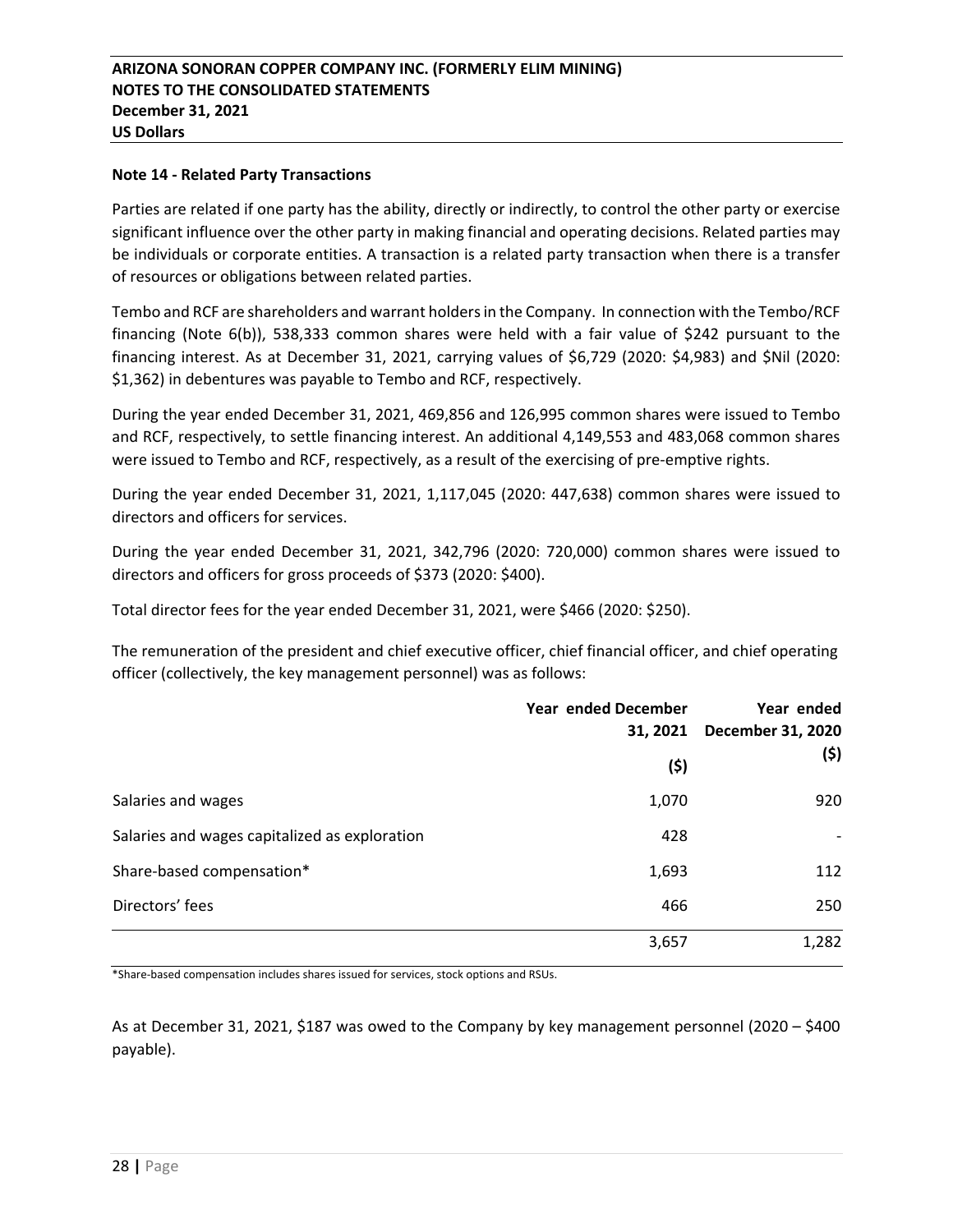#### **Note 15 – Income Taxes**

The tax expense at statutory rates for the Company can be reconciled to the reported loss per the statement of loss and comprehensive loss as follows:

|                                                        | 2021           | 2020           |
|--------------------------------------------------------|----------------|----------------|
| Loss before income taxes                               | \$<br>(13,059) | \$<br>(5, 104) |
| Canadian federal and provincial income tax rates       | 27.0%          | 27.0%          |
| Income tax expense (recovery) based on the above rates | (3,526)        | (1, 378)       |
| Items not deductible for income tax purposes           | 565            | 250            |
| Differences in foreign tax rates                       | 163            | 105            |
| Foreign exchange and other                             | (257)          | 222            |
| <b>Financing costs</b>                                 | (655)          | (379)          |
| Impact of deferred tax assets not recognized           | 3,710          | 1,180          |
| Total income tax expense                               | \$             | \$             |

The Company's unrecognized deferred income tax assets are as follows:

|                                                       |   | 2021    |      | 2020 Expiry date range |
|-------------------------------------------------------|---|---------|------|------------------------|
| Unrecognized deferred income tax assets (liabilities) |   |         |      |                        |
| Non-capital losses carried forward                    | Ś | 7.452   | - \$ | 2,294 See below        |
| Loans                                                 |   | 852     |      | 239 2022-2023          |
| <b>Financing costs</b>                                |   | 752     |      | 304 2024-2025          |
| Mineral properties                                    |   | (3,787) |      | (1,278) Not applicable |
| Total unrecognized deferred income tax assets         | S | 5.269   | S    | 1,559                  |

The Company has non-capital losses available of \$33,391 that may be carried forward to reduce future taxable income. These losses are with respect to Canadian and US operations, and if not utilized, will expire as follows: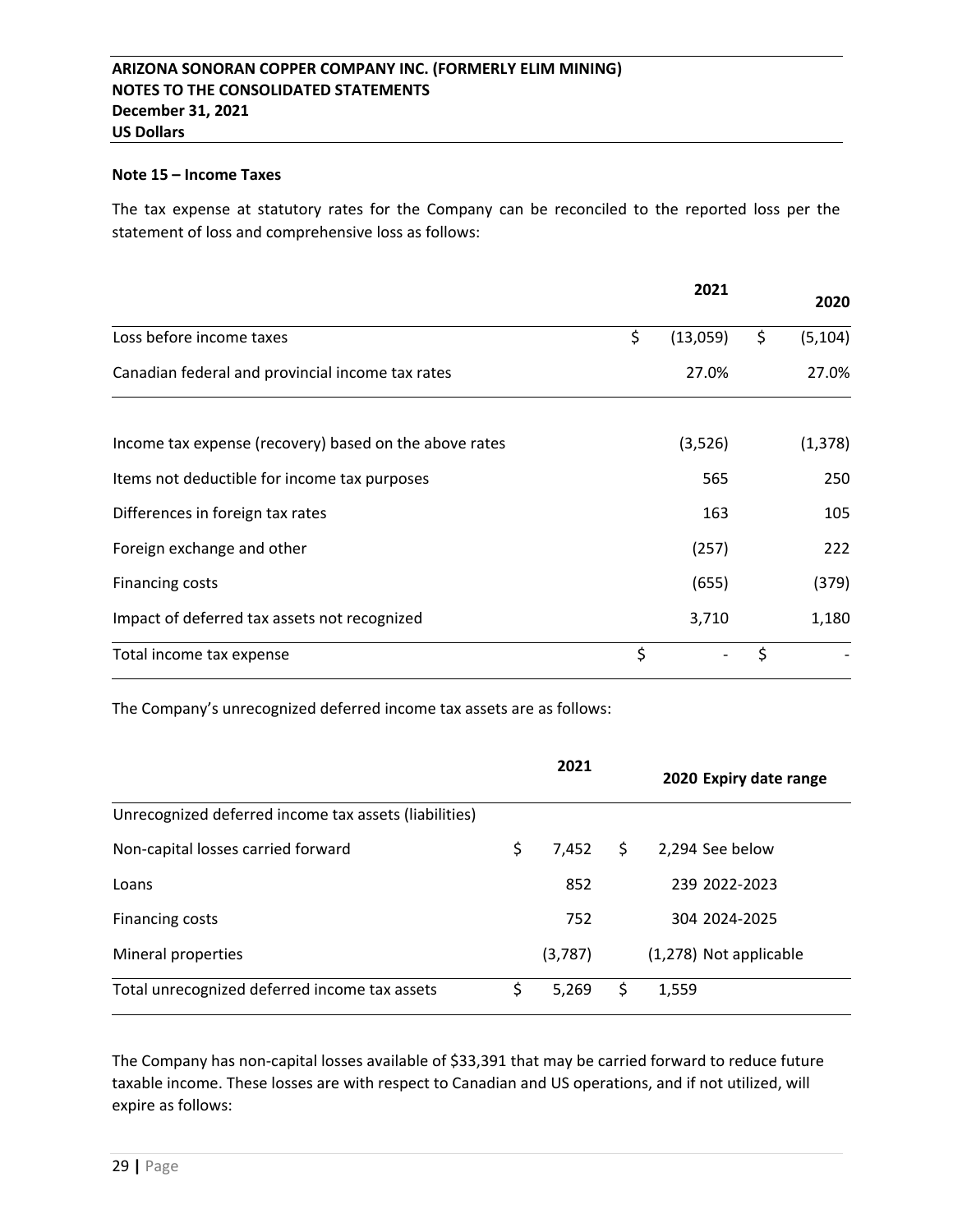# **ARIZONA SONORAN COPPER COMPANY INC. (FORMERLY ELIM MINING) NOTES TO THE CONSOLIDATED STATEMENTS December 31, 2021 US Dollars**

|                    | <b>USA</b> | Canada |  |
|--------------------|------------|--------|--|
| <b>Expiry Date</b> | (5000)     | (5000) |  |
| 2039               | \$2,298    | \$5    |  |
| 2040               | 6,938      | 1,537  |  |
| 2041               | 15,594     | 7,020  |  |
|                    | 24,830     | 8,562  |  |

# **Note 16 – Financial Instruments**

|                                                 | December 31, | December 31,<br>2020 |  |
|-------------------------------------------------|--------------|----------------------|--|
|                                                 | 2021         |                      |  |
| Financial assets at amortized cost              |              |                      |  |
| Cash                                            | \$27,307     | \$7,248              |  |
| Financial liabilities at amortized cost         |              |                      |  |
| Accounts payable                                | 776          | 1,270                |  |
| Accruals                                        | 1,614        | 2,330                |  |
| Lease liabilities                               | 149          |                      |  |
| Other current liabilities                       | 116          | 970                  |  |
| Tembo Capital Mining GP III Ltd. debenture loan | 6,729        | 4,983                |  |
| Resource Capital Funds debenture loan           |              | 1,362                |  |
| Other long-term liabilities                     | 962          | 88                   |  |
|                                                 | 10,346       | 11,003               |  |

As at December 31, 2021, the fair value of the Company's Debenture Loan with Tembo, using a 12% discount rate, was \$6,729. The carrying values of all other financial assets and financial liabilities approximate their fair value.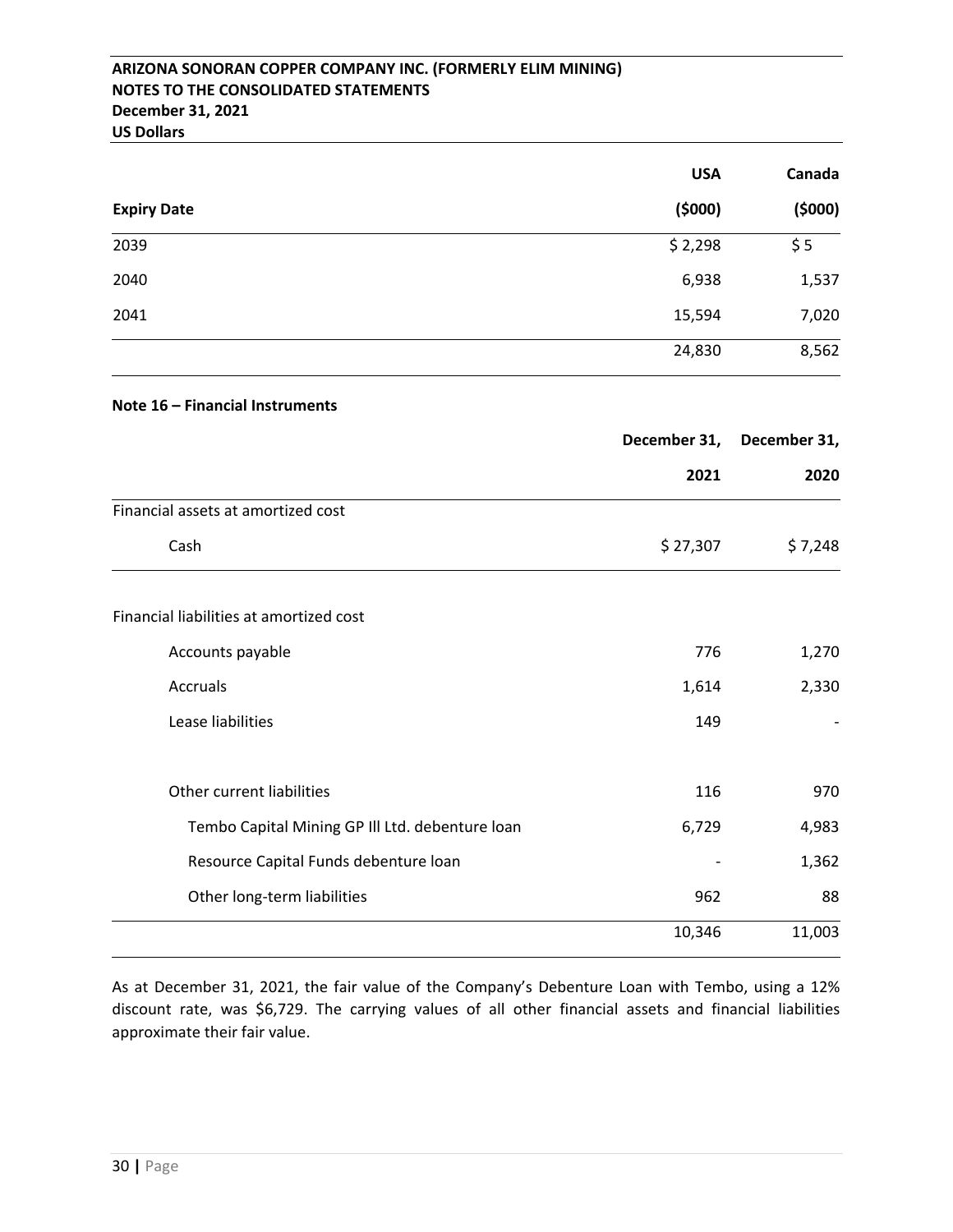#### **Management of financial risks**

#### Currency risk

The Company is exposed to the financial risk due to changes in foreign exchange rates. The Company operates in the United States and Canada, and a portion of its expenses are incurred in Canadian dollars. A significant change in the exchange rates between the Canadian dollar relative to the US dollar could have an effect on the Company's results of operations, financial position and cash flows. The Company has not hedged its exposure to currency fluctuations. At December 31, 2021, the Company is exposed to currency risk through its cash and cash equivalents denominated in Canadian dollars totaling \$2,509.

Based on the exposure as at December 31, 2021, and assuming that all other variables remain constant, a 10% depreciation or appreciation of the US dollar against the Canadian dollar would result in an increase/decrease of approximately \$251 in the Company's loss for the year.

#### Credit risk

Credit risk is the risk of an unexpected loss if a customer or third party to a financial instrument fails to meet its contractual obligations. The maximum credit risk the Company is exposed to is 100% of cash and cash equivalents and receivables.

The Company's cash and cash equivalents are held in large Canadian or US financial institutions. As a result, the Company concludes that there are negligible expected losses because it is cash.

#### Liquidity risk

Liquidity risk is the risk that the Company will not be able to meet its financial obligations as they fall due. The Company has a planning and budgeting process in place to help determine the funds required to support the Company's normal operating requirements on an ongoing basis. The Company ensures that there are sufficient funds to meet its short-term business requirements by taking into account anticipated cash expenditures for its exploration and operational activities. The Company will pursue additional equity or debt financing as required to meet its long-term commitments. There is no assurance that such financing will be available or that it will be available on favorable terms.

As at December 31, 2021, the contractual undiscounted future cash flows of the Company's significant financial liabilities are as follows: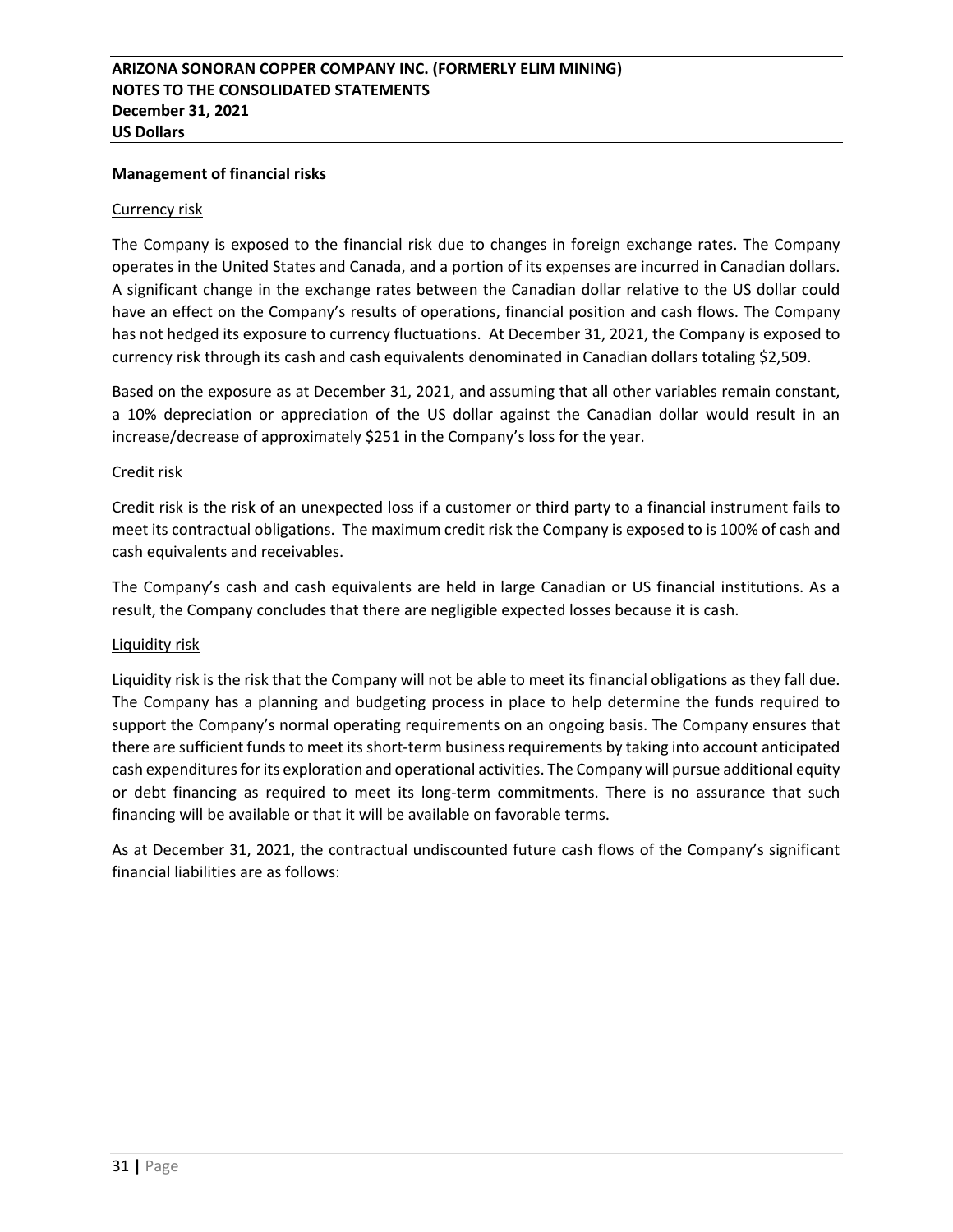# **ARIZONA SONORAN COPPER COMPANY INC. (FORMERLY ELIM MINING) NOTES TO THE CONSOLIDATED STATEMENTS December 31, 2021 US Dollars**

|                             | Less than 1 |              |
|-----------------------------|-------------|--------------|
| December 31, 2021           | year        | 1 to 3 years |
| Accounts payable            | \$<br>776   |              |
| Accruals                    | 1,613       |              |
| Other current liabilities   | 117         |              |
| Tembo Debenture             | 6,900       |              |
| Lease liabilities           | 51          | 138          |
| Other long-term liabilities |             | 1,218        |
|                             | 9,457       | 1,356        |

|                               | Less than 1 |              |
|-------------------------------|-------------|--------------|
| December 31, 2020             | year        | 1 to 3 years |
| Accounts payable              | \$<br>1,270 |              |
| Accruals                      | 2,330       |              |
| Other current liabilities     | 970         |              |
| Tembo Debenture               |             | 6,900        |
| <b>Resource Capital Funds</b> | -           | 1,886        |
| Other long-term liabilities   |             | 88           |
|                               | 4,570       | 8,874        |

### **Note 17 – Commitments and contingencies**

If the Company achieves certain development milestones, the Company is obligated to make future payments to TAGC of up to \$1,100 as discussed in Note 7.

The Company has also committed to NSR obligations with respect to its Tembo financing, described in Note 6.

#### **Note 18 – Operating segments**

As of December 31, 2021, and December 31, 2020, the Company is operating its business in one reportable segment: mineral exploration and development in the United States of America.